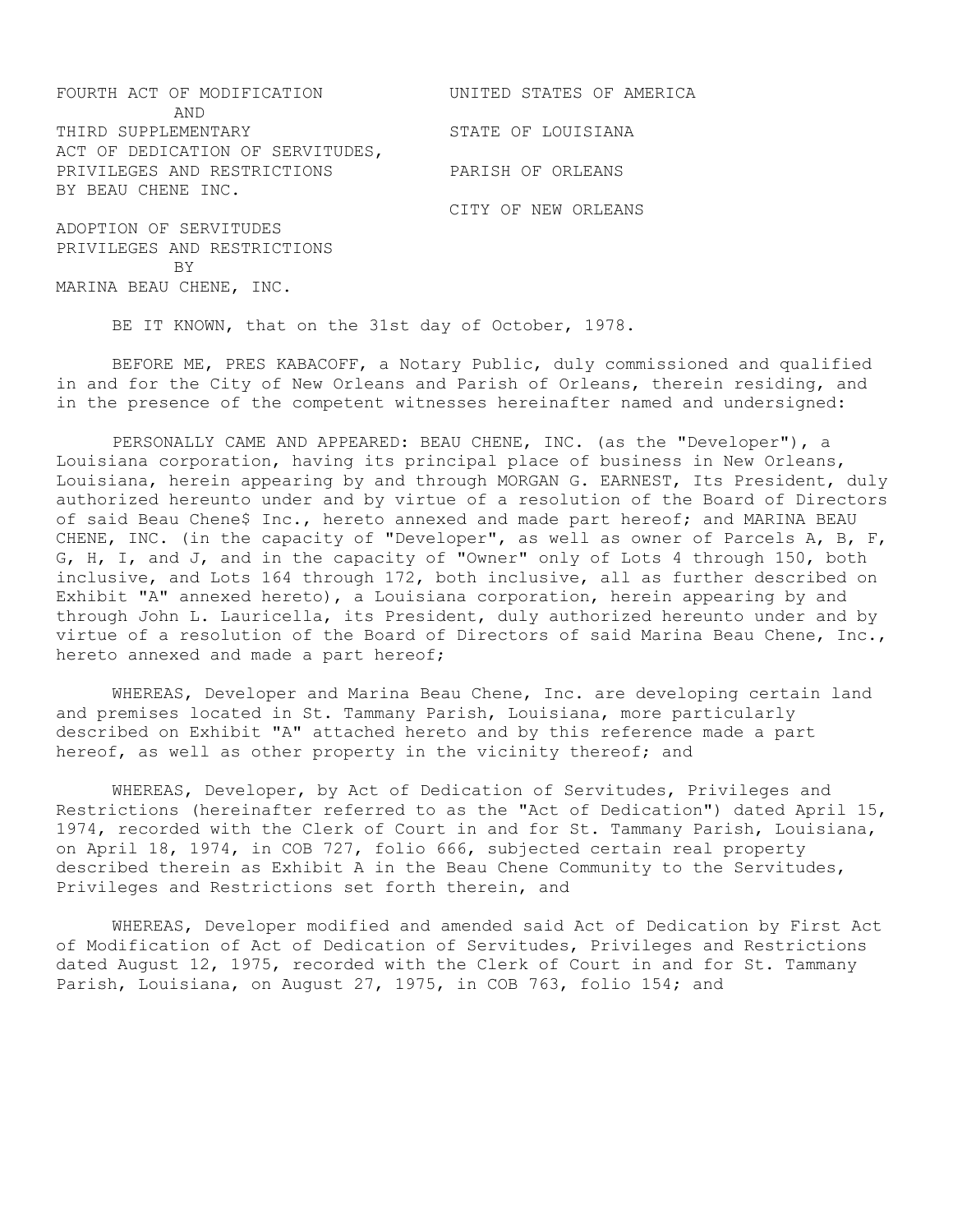WHEREAS, Developer further modified and supplemented said Act of Dedication by Second Act of Modification and First Supplementary Act of Dedication of Servitudes, Privileges and Restrictions dated September 30, 1976, recorded with the Clerk of Court in and for St. Tammany Parish, Louisiana, on October 1, 1976, in COB 801, folio 825; and

WHEREAS, Developer further modified and supplemented said Act of Dedication by Third Act of Modification and Second Supplementary Act of Dedication of Servitudes, Privileges and Restrictions dated July 11, 1977, recorded with the Clerk of Court in and for St. Tammany Parish, Louisiana, on July 14, 1977, in COB 834, folio 655; and

WHEREAS, Developer pursuant to the authority vested unto it by Article II of the Act of Dedication, desires to annex the subdivided lots contained in Section 2, Phase 3 (Lots 274 through 307), Lots and Parcels in Section 2, Phase 4 (Lots 333 through 374 and Parcels 17, 18 and 19), Parcels 20, 21, 22, and 23 contained in Section 2, Phase 5, and the following Lots and Parcels owned by Marina Beau Chene, Inc. and located in the residential community adjacent to Beau Chene known as Marina Beau Chene, Lots 4 through 150 and Lots 164 through 172, Parcels A, B, F, G, H, I, J.

WHEREAS, Developer, pursuant to the authority vested unto it by Article VIII of the Act of Dedication has subdivided Parcel 5 into lots, Part of Parcel 6 into lots, Parcel 15 into Parcels 15A and 15B, and Parcel 4B into Parcels 48-1 and 4B-2, and

WHEREAS, Developer desires to amend said Act of Dedication, as modified and supplemented to reflect the foregoing additional modifications and supplementations, and desires to restate and to incorporate into one instrument and written act, all of the modifications and supplements contained in this and all of the foregoing and abovementioned Acts of Modifications and Supplementary Acts; and

WHEREAS, MARINA BEAU CHENE, INC. desires to subject the real property owned by it and more particularly described in Exhibit "A" annexed hereto to all of the provisions of this instrument, as hereinafter provided;

NOW THEREFORE, the aforementioned Act of Dedication, as heretofore and herein amended, is modified, supplemented, amended and restated into one instrument and written Act, to read in its entirety as follows:

"WHEREAS, Developer and Marina Beau Chene, Inc. are developing certain land and premises located in St. Tammany Parish, Louisiana, more particularly described on "Exhibit A" attached hereto and by this reference made a part hereof, as well as other property in the vicinity thereof; and

 $-2-$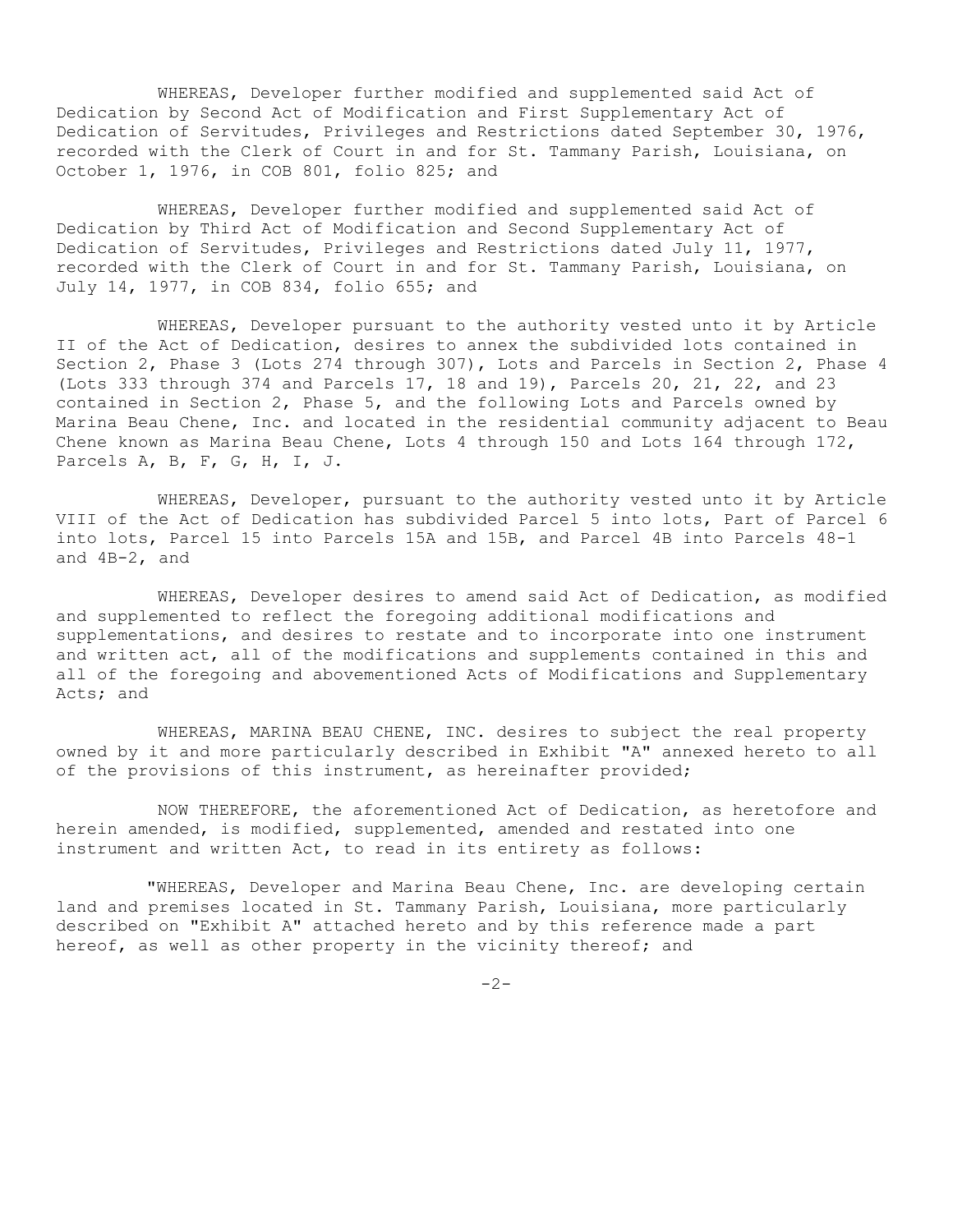"EXHIBIT A" Page 1 of 2

Lots 1 through 39, both inclusive, lots 44 through 89, both inclusive, lots 91 through 151, both inclusive, lots 153 through 198, both inclusive, lot 198A, lots 199 through 224,both inclusive, together with the roads and streets, and Parcels 1, 2, 4A, 4B-1, 4B-2, 8A, 8-81, 8-B2, 8C-1, 8C-2, 9 and 10, all as shown on a revised plat entitled "Beau Chene Subdivision--Section l," prepared by Waldemar S. Nelson and Company, Inc., Architects and Engineers, with latest revision (Revision #6) dated November 1, 1976, and recorded as revised with the Clerk of Court of St. Tammany Parish, Louisiana, in Map File #504-A on February 3, 1977.

Lots 1 through '41, both inclusive, in Parcel 3 of Section 1 of the Beau Chene Subdivision, together with the roads and streets, all as shown on a plat entitled "Subdivision of Parcel.#3 of Section 1, Beau Chene Subdivision," prepared by Waldemar S: Nelson and Company, Inc, Architects and Engineers, dated February 12, 1976, and recorded with the Clerk of Court of St. Tammany Parish, Louisiana, in Map File #487-B on August 23, 1976.

Lots A, B, C, D, E, F, G, H, J, K, L, M, N, O, P, Q, R, X, and X-1, together with the roads and streets and the common area; all as shown on a plat of subdivision entitled "Subdivision of Parcel #7 of Section 1, Beau Chene Subdivision," prepared by Waldemar S. Nelson and Company, Inc., Architects and Engineers, dated as revised February 1977 and recorded with the Clerk of Court of St. Tammany Parish, Louisiana, in Map File #515-A on the 5th day of April, 1977.

Parcels 11, 12, and 14, together with the roads and streets, all as shown on a revised plat of subdivision entitled "Beau Chene Subdivision*,* Section 2, Parcels 11, 12, and 14," prepared by Waldemar S. Nelson and Company, Inc.*,* Architects and Engineers, dated as revised May 3, 1977, and recorded with the Clerk of Court of St. Tammany Parish, Louisiana, in Map File #527-A on June 6, 1977.

Lots 239 through 273, both inclusive, in part of Parcel 6 of Section 1 of the Beau Chene Subdivision, together with the roads and streets, all as shown on a revised plat entitled "Resubdivision of Part of Parcel 6 in section #1," prepared by Waldemar S. Nelson and Company, Inc., Architects and Engineers, dated January 4, 1978, and recorded with the Clerk of Court of St. Tammany Parish, Louisiana, in Map File #554-B on April 24, 1978.

Lots 225 through 235; both inclusive, 235A, and lots 236 through 238, both inclusive, and Parcels 15A, 15B, and 16 in Section 2 Phase 2 of the Beau Chene Subdivision, together with the roads and streets all as shown on a revised plat entitled "Section 2 Phase 2," prepared by Waldemar S. Nelson and Company, Inc., Architects and Engineers, dated August 23, 1977, and recorded with the Clerk of Court of St. Tammany Parish, Louisiana, in Map File #561-A on July 28, 1978.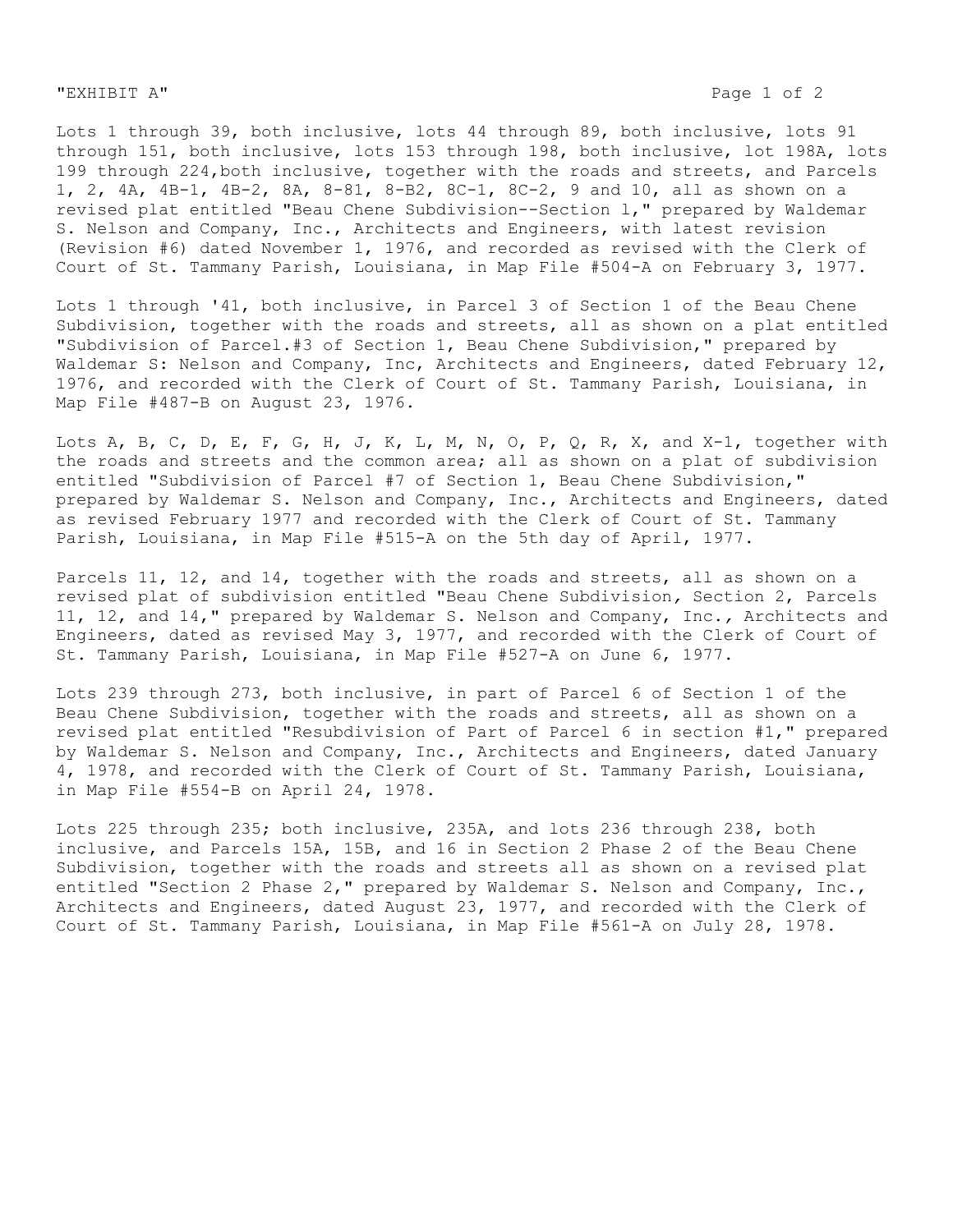Lots 375 through 379, both inclusive, in Part of Parcel 6 of the Beau Chene Subdivision, all as shown on a plat entitled "A Resubdivision of Part of Parcel 6, Section 1," prepared by Waldemar S. Nelson and Company. Inc., Architects and Engineers, dated December 20, 1977, and recorded with the Clerk of Court of St**.** Tammany Parish, Louisiana, in Map File #562-A on July 7, 1978.

Lots 274 through 307, both inclusive, in Section 2 Phase 3 of the Beau Chene Subdivision together with the roads and streets, all as shown on a revised plat entitled "Section 2 Phase 3," prepared by Waldemar S. Nelson and Company, Inc., Architects and Engineers, dated February 23, 1978 and recorded with the Clerk of Court of St. Tammany Parish, Louisiana, in Map File #561-B on June 27, 1978.

Lots 333 through 374 both inclusive, and Parcels 17, 18, and 19 in Section 2 Phase 4, of the Beau Chene Subdivision, together with the roads and streets, all as shown on a revised-plat entitled "Section 2 Phase 4," prepared by Waldemar S: Nelson and Company, Inc., Architects and Engineers, dated December 9, 1977, and recorded with the Clerk of Court of St. Tammany Parish, Louisiana, in Map File #554-A on April 24, 1978.

Lots 308 through 332, both inclusive, in Parcel 5 of the Beau Chene Subdivision, together with the roads and streets, all as shown on a plat entitled "Resubdivision of Parcel 5 Section 1," prepared by Waldemar S. Nelson and Company, Inc., Architects and Engineers, dated June 3, 1977, and recorded with the Clerk of Court of St. Tammany Parish, Louisiana, in Map File #540-B on October 28, 1977.

Parcels 20, 21, 22, and 23 in Section 2 Phase 5 of the Beau Chene Subdivision, together with all the roads and streets, all as shown on a plat entitled "Section 2 Phase 5,"prepared by Waldemar S. Nelson and Company, Inc. Architects and Engineers, dated September 20, 1977, and recorded with the Clerk of Court of St. Tammany Parish, Louisiana, in Map File #556-A on April 28, 1978.

Lots 4 through 150, both inclusive, and Lots 164 through 172, both inclusive, and Parcels A, B, F, G, H, I, and J, of the Marina Beau Chene Subdivision, together with the roads and streets, all as shown on a plat entitled "Marina Beau Chene Subdivision." prepared by S. K. Landry, Registered Professional Engineer, dated February 21, 1978, and recorded with the Clerk of Court of St. Tammany Parish, Louisiana, in *Map* File #588-A on May 12, 1978.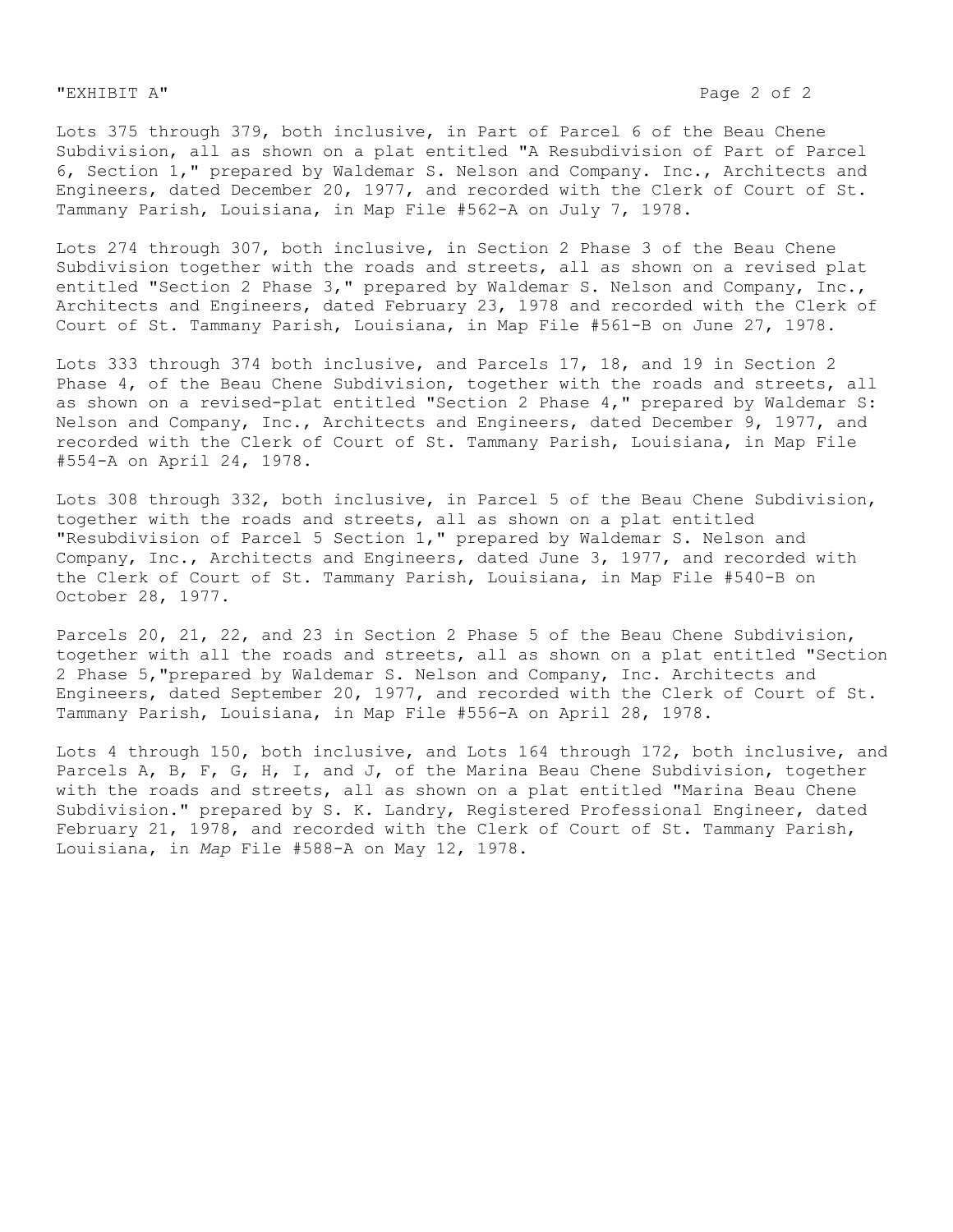WHEREAS, the Developer and Marina Beau Chene, Inc. desire to provide for the preservation of the values and amenities in said community and for the maintenance of certain roadways, open spaces and other community facilities to be developed as a part of said community; and to this end, desire to subject the real property described in "Exhibit "A" hereof to the servitudes, privileges and restrictions, hereinafter set forth, each and all of which is and are for the benefit of said property and the subsequent owners thereof; and

WHEREAS, the Developer has deemed it desirable, for the efficient preservation of the values and amenities in said community, to create an association to which was delegated and assigned the powers and duties of maintaining and administering the roadways, open spaces, and other community facilities, administering and enforcing the within Servitudes, privileges and restrictions and disbursing the charges and assessments hereinafter created; and

WHEREAS, the Developer has formed The Beau Chene Homeowners Association, Inc., as a non-profit corporation without capital stock under the Laws of the State of Louisiana for the purposes of carrying out the powers and duties aforesaid,

NOW, THEREFORE, the Developer and Marina Beau Chene, Inc., each with regard to the property it owns, declare that the real property described in Exhibit "A" hereof is and shall be held, conveyed, hypothecated or encumbered, sold, leased, rented, used, occupied and improved subject to the servitudes, privileges and restrictions (hereinafter sometimes referred to as the "Act of Dedication") hereinafter set forth, all of which are declared and agreed to be in aid of a plan for improvement of said property, and shall be deemed to run with and bind the land, and shall inure to the benefit of and be enforceable by the Developer, its successors and assigns, and any person acquiring or owning an interest in said property and improvements.

- 3 -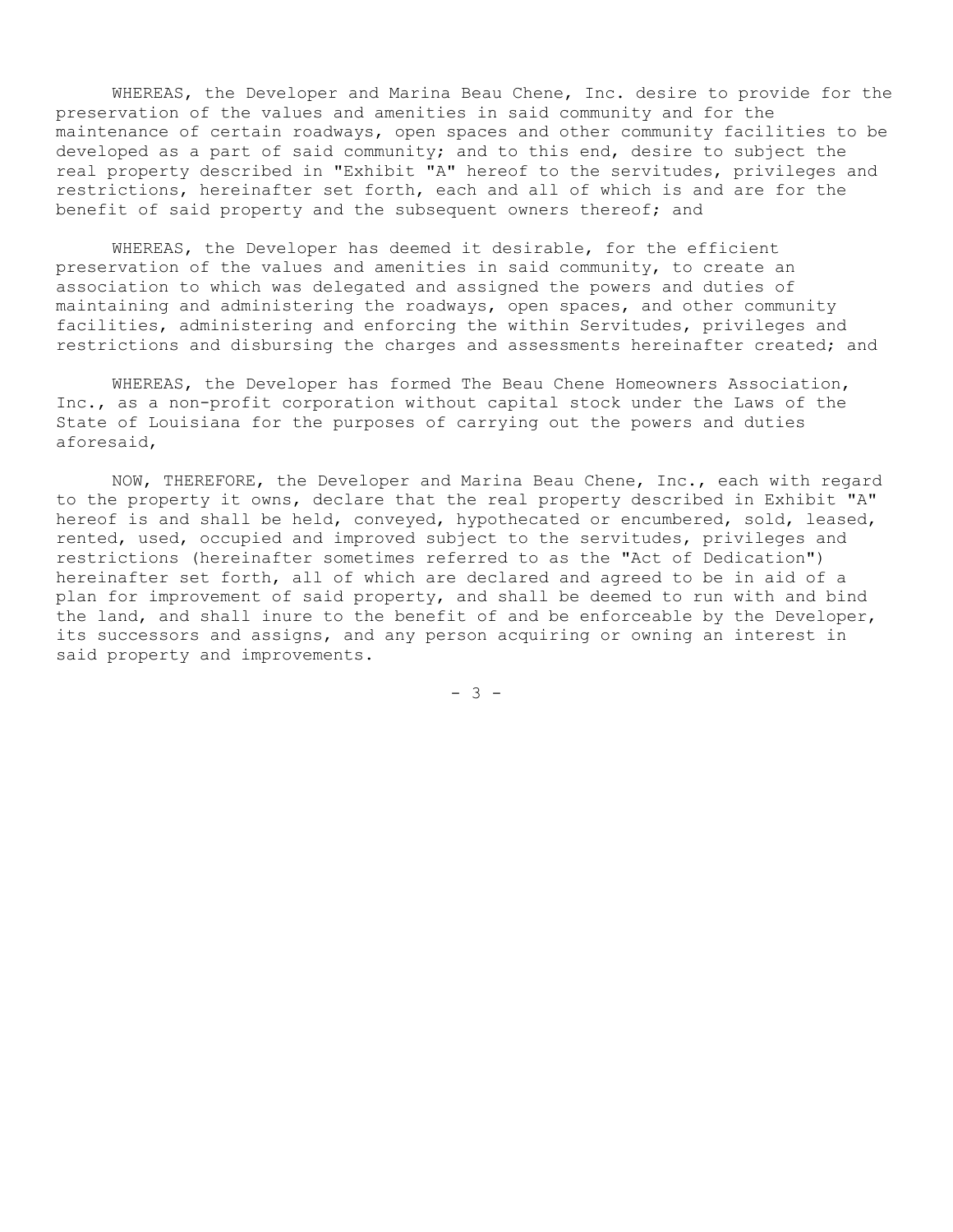### ARTICLE I

Section 1. Definitions. The following words, when used in this Act of Dedication shall have the following meanings:

(a) "Association" shall mean and refer to the Beau Chene Homeowners Association, Inc., and its successors or assigns.

(b) "The Property" shall mean and refer to all or any portion of the real property described in "EXHIBIT A" hereof and such additions thereto as may hereinafter be made pursuant to the provisions of Article II hereof.

(c) "Lot" shall mean and refer to all subdivided property which are part of The Property and shall include, without limitation, condominium units or "apartments" as that term is defined in La. R. S. 9:1121, et seq., i.e., the Horizontal Property Act, or any amendments or revisions thereof effective subsequent to the date of recordation of this Act of Dedication, and shall also include, again without limitation, any dwelling (as herein defined) located in a multi-family structure (as herein defined).

(d) "Dwelling" shall mean and refer to any completed building or portion of a completed building (e.g., a rental apartment) situated upon-The Property and designed or intended for use and occupancy as a residence by a single family.

(e) "Multi-family Structure" shall mean and refer to any building or group of buildings situated upon any lot, which building or buildings contain two or more dwellings, but shall not include condominium units or "apartments" as that term is defined in La. R. S. 9:1121, et. seq., i.e. the Horizontal Property Act, or any amendments or revisions thereof effective subsequent to the date of recordation of this Act of Dedication.

 $- 4 -$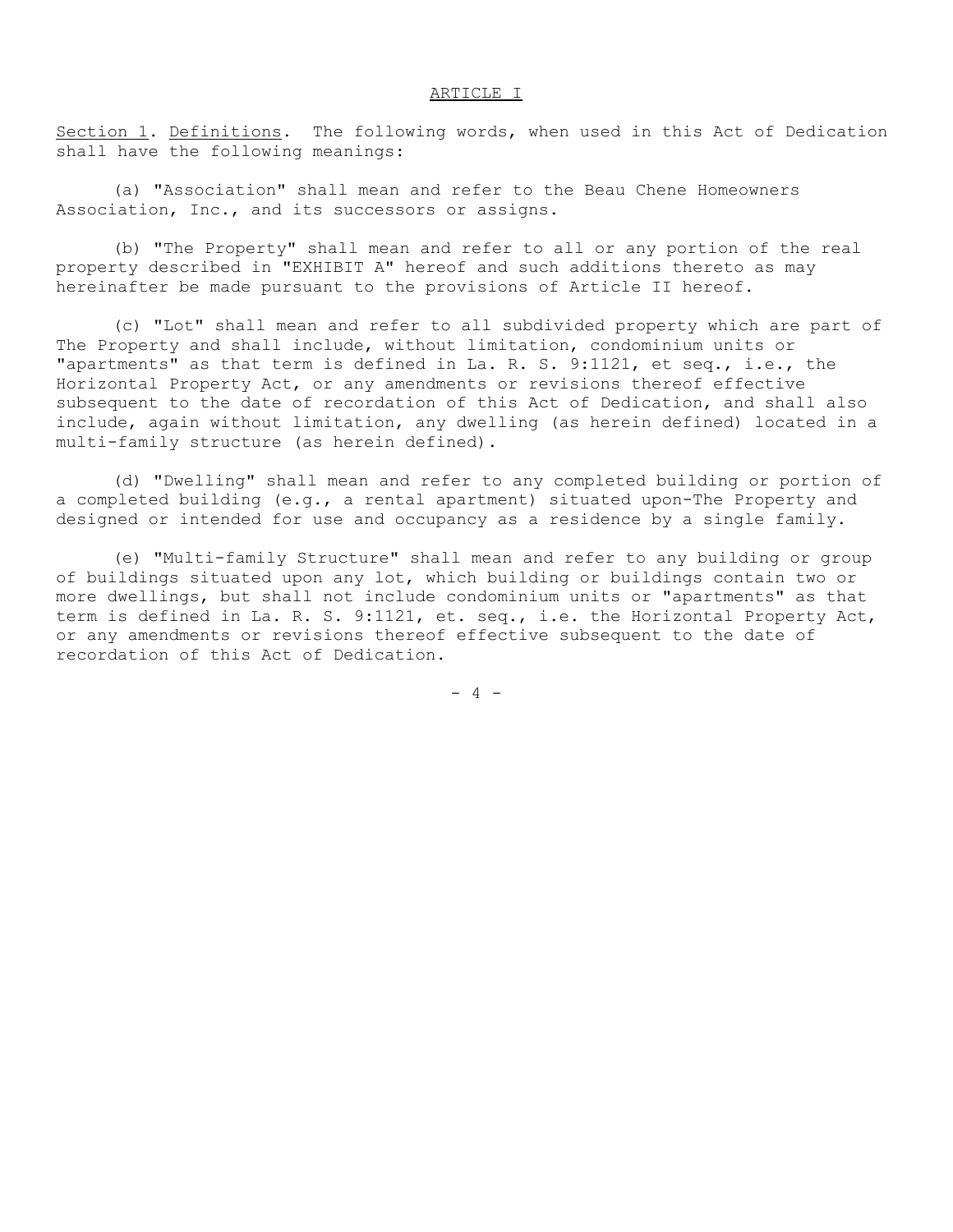(f) Section 1. "Common Areas" or "Open Spaces" or "Community Facilities" shall mean and refer to all real property now or. hereafter acquired or otherwise available for use by the Association for the benefit, use and enjoyment of its members. With the exception of the property hereinafter referred to in Section 2 of Paragraph (f) of Section 1 of Article I of the Act of Dedication, as modified by this Fourth Act of Modification, the only "common Areas," "Open Spaces" or "Community facilities" as of the date of this Fourth Act of Modification are the sewerage and water distribution and collection lines located within the street areas attached hereto of the real property described in "EXHIBIT A" and the roads and streets and entrance neutral ground.

Section 2. It is further declared that there are no "Common Areas," "Open Spaces" or "Community Facilities" in Parcels 1, 2, 4A, 4B-1, 4B-2, 8A, 8-B1, 8-B2, 8C-1, 8C-2, 9, 10, 11, 12, 14, 15A, 158, 16, 17, 18, 19, 20, 21, 22, 23, .nor in Parcels A, B, F, G, H, I, and J, located within the Subdivision known as Marina Beau Chene, nor shall the following described parcel of ground be considered a "Common Area," "Open Space" or "Community Facility," but rather shall be reserved for the exclusive benefit and use of those persons purchasing lots in Parcel 7 and their guests:

That certain portion of ground located within Parcel 7 of Section 1 of the Beau Chene Subdivision, which is described as follows:

commencing at the north westerly end of Plantation Drive and running in a northerly direction for 205.82 feet on the eastern boundary line of lot X-1, thence in an easterly direction 134.05 feet along the Tchefuncta River, thence in a southerly direction 213.85 feet on the western boundary line of the fifth hole of the Beau Chene Golf Course, thence in a westerly direction 115 feet on the northern boundary line of Lot A and continuing for an additional 40 feet along the northern boundary line of Plantation Drive to the point of beginning;

all of which is shown on the plat of Subdivision of Parcel 7 of Section 1 of the Beau Chene Subdivision prepared by Waldemar S. Nelson and Company. Incorporated, Architects and Engineers, dated as revised February, 1977, and recorded with the Clerk of Court of St. Tammany Parish, Louisiana, in Map File #515-A on April 5, 1977, title to which remains in Developer.

(g) "Owner" shall mean and refer to the record owner, whether one or more persons or entities, of the fee simple title to any lot situated on The Property.

 $-5 -$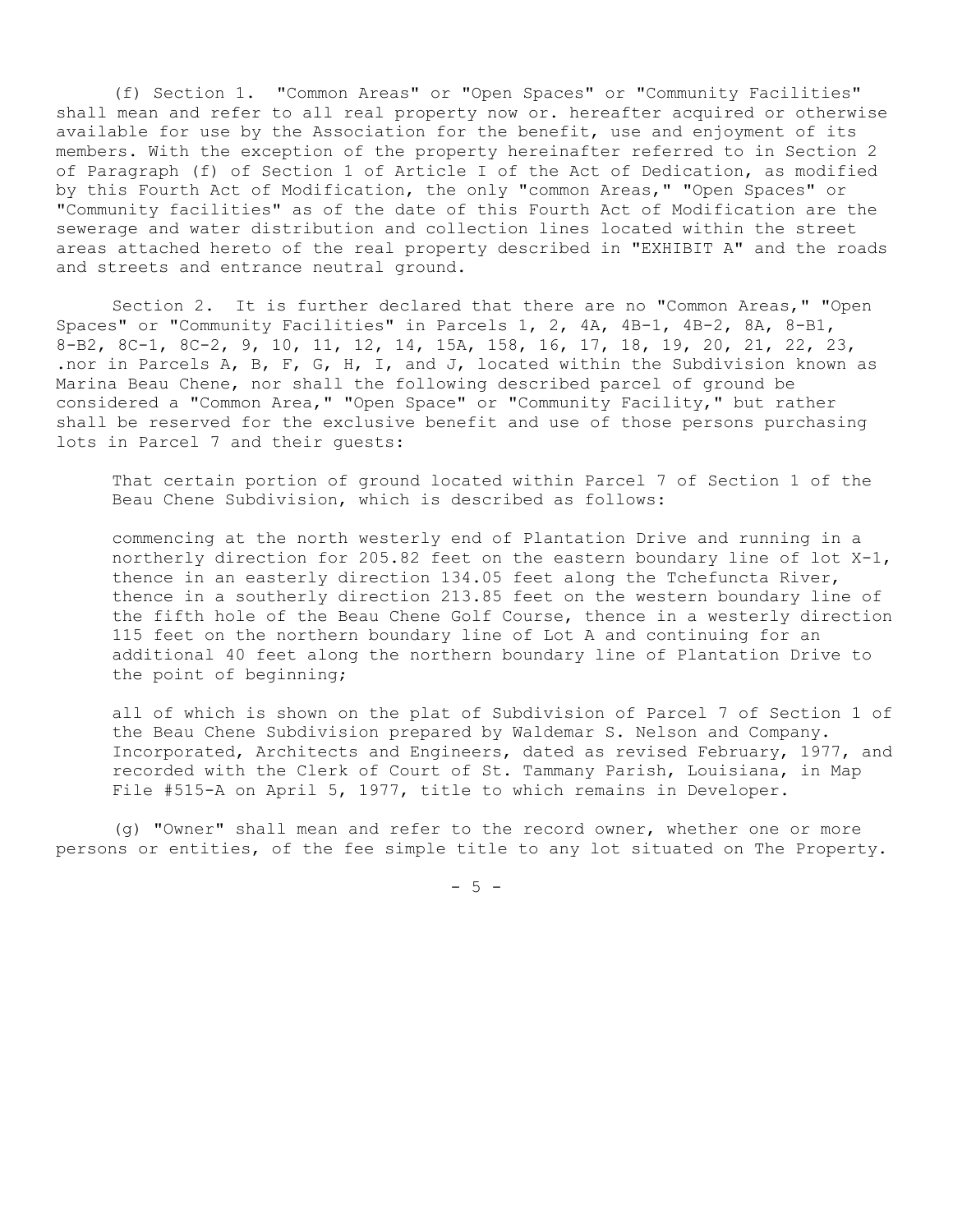(h) "Member" shall mean and refer to every person, group of persons, corporation, trust or other legal entity, or any combination thereof, who holds any class of membership in the Association.

(i) "Developer" shall mean and refer to Beau Chene, Inc. with respect to all of the property described in Exhibit "A", with respect to Parcels A, B, F, G, H, I and J of Marina Beau Chene Subdivision, and more fully described in Exhibit "A", "Developer" shall mean and refer to Marina Beau Chene, Inc.

(j) "Beau Chene" shall mean and refer to the Beau Chene Subdivision and/or Beau Chene community, which shall include the subdivision or community known as "Marina Beau Chene" unless specific reference is made to "Marina Beau Chene" alone.

Whenever in this Act of Dedication, any action is required to be taken by a specified percentage of' "each class of the then members" of the Association, then such action shall be required to be taken separately by the specified percentage of the then outstanding Class A members of the Association and the specified percentage of the then outstanding Class B members of the Association. Whenever in this Act of Dedication any action is required to be taken by a specified percentage of "both classes of the then members" of the Association or by a specified percentage of the "then members" of the Association, then such action shall be required to be taken by the specified percentage of the then outstanding cumulative membership of the Association.

#### ARTICLE II

Section 1. Property- Subject to Act of Dedication. The real property which is, and shall be held, conveyed, hypothecated or encumbered, sold, leased, rented, used, occupied, and improved subject to this Act of Dedication is located in St. Tammany Parish, State of Louisiana, and is more particularly described on "EXHIBIT A" attached hereto and by this reference made a part hereof.

Section 2. Additions. So long as there are Class B members of the Association, additional property may be annexed to the above described property without the assent of the Class A members of the Association, if any. The Scheme of the within servitudes, privileges and restrictions shall not, however, be extended to include any such additional property unless and until the same is annexed to the real property described on "EXHIBIT A", as hereinafter provided.

Any annexations made pursuant to this Article, or otherwise, shall be made by recording a Supplementary Act of Dedication of Servitudes, Privileges and Restrictions with the Clerk of Court for St. Tammany Parish, Louisiana, which Supplementary Act of Dedication shall extend the scheme of the within Act of Dedication to such annexed property. Such Supplementary Act of Dedication may contain such complementary additions and modifications to the servitudes, privileges and restrictions set forth in the within Act of Dedication as may be necessary to reflect the different character or use, if any, of such annexed property provided, however, that in no event shall any such addition or modification be substantially inconsistent with the provisions of the within Act of Dedication.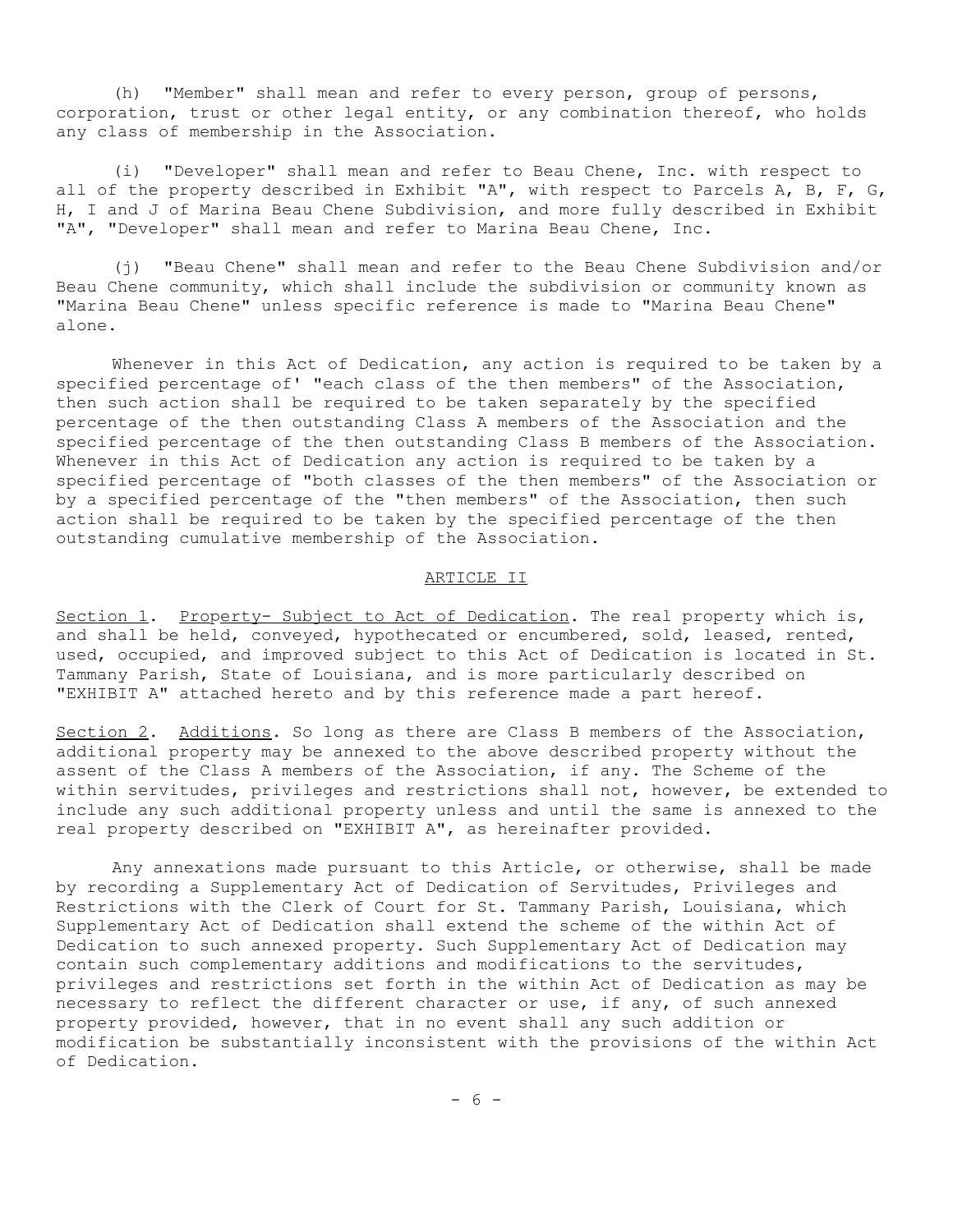#### ARTICLE III

Section 1. Membership. The Association shall have two classes of voting membership.

(a) Every person, group of persons, corporation, partnership, trust or other legal entity, or any combination thereof, who is a record owner of a fee interest in al y lot which is or becomes subject by this Act of Dedication to assessment by the Association shall be a Class A member of the Association. Each Class A member shall be entitled to one vote for each lot in which such member holds the interest required for Class A membership.

(b) There shall be 3000 Class B memberships, all of which shall be issued to the Developer or its nominee or nominees. The Class B member shall be entitled to one vote for each Class B membership so held, provided, however, that each Class B membership shall lapse and become a nullity on the first to happen of the following events:

- (i) thirty (30) days following the date upon which the total authorized, issued and outstanding Class A memberships equal 2700; or
- (ii) on January 1, 1985; or
- (iii) upon surrender of said Class B memberships by the then holders thereof for cancellation on the books of the Association.

Upon the lapse and/or surrender of all of the Class B memberships, as provided for in this Article III, the Developer shall continue to be a Class A member of the Association as to each and every lot in which the Developer holds the interest otherwise required for such Class A membership.

#### ARTICLE IV.

Section 1. Members' Right of Enjoyment. Every member shall have a right of use and enjoyment in and to the common areas and community facilities and such right of use and enjoyment shall be appurtenant to and shall pass with the title to every lot subject to the following:

(a) the right of the Association, in accordance with its Articles of Incorporation and By-Laws, to borrow money for the purpose of improving the common areas and community facilities in a manner designed to promote the enjoyment and welfare of the members and in aid thereof to mortgage said property; and

(b) the right of the Association, with the consent of fifty-one percent (51%) of the then Class A members, to levy reasonable admission and other fees for the use of any facilities situated upon the common areas by the members of the Association and their guests; and

(c) the right of the Association to take such steps as are reasonably necessary to protect the property of the Association against mortgage default and/or foreclosures, provided, always,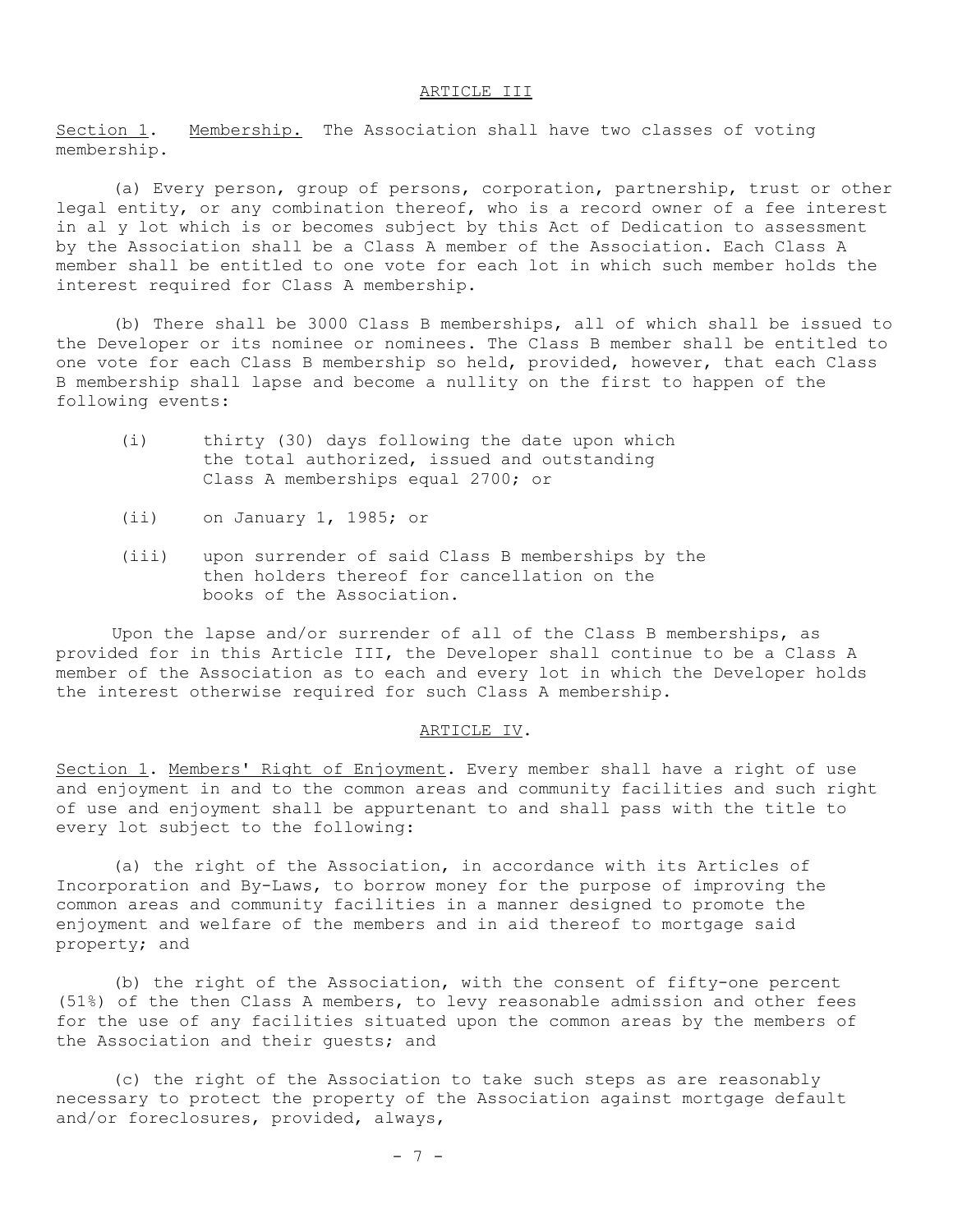however, that the same are in conformity with the other provision of this Act of Dedication; and

(d) the right of the Association to limit the number of guests of members to the use of any facilities which are developed upon the common areas; and

(e) the right of the Association to suspend the voting rights and the rights to use of the common areas and community facilities (except for rights to the use of streets, roadways and parking areas, which shall not be subject to suspension for any reason) for any period during-which any assessment remains unpaid and for any period not to exceed thirty (30) days for any infraction of any of the published rules and regulations of the Association; and

(f) the right of the Association to dedicate or transfer all or any part of the common areas or community facilities to any public, state, parish or municipal agency, authority or utility for purposes consistent with the purpose of this Act of Dedication and subject to such conditions as may be agreed to by the members, provided, however, that no such dedication or transfer or determination as to the purposes or as to the conditions thereof, shall be effective unless an instrument signed by fifty-one percent (51%) of both classes of the then members of the Association has been recorded agreeing to such dedication, transfer, purpose or conditions, and unless written notice .of the proposed agreement and action there under is sent to each member at least ninety (90) days prior to the taking of any action; and

(g) the right of the Association, acting by and through its Board of Directors, to grant rights-of-way and/or servitudes for any public utility purpose to any state, parish or municipal agency, public utility or to the Developer for the purpose of the installation and/or maintenance of such utilities as may be necessary to serve any of the common areas or community facilities or to serve any other portion of the community hereinabove identified; provided, however, that no such servitudes and/or rights-of-way shall be permanently inconsistent with the enjoyment of the common areas and community facilities by the members of the Association.

## ARTICLE V.

Section 1. Annual Assessments and Carrying Charges. Each person, group of persons, corporation, partnership, trust or other legal entity, or any combination thereof, who becomes a record owner of a lot, whether or not it shall be so expressed in the act of sale, contract to sell or other conveyance, shall be deemed to covenant and agree to pay the Association, in advance, a monthly sum (herein elsewhere sometimes referred to as "assessments" or "carrying charges") equal to one-twelfth (1/12) of the member's proportionate share of the sum required by the Association, as estimated by its Board of Directors, to meet its annual expenses, including, but in no way limited to the following:

- 8 -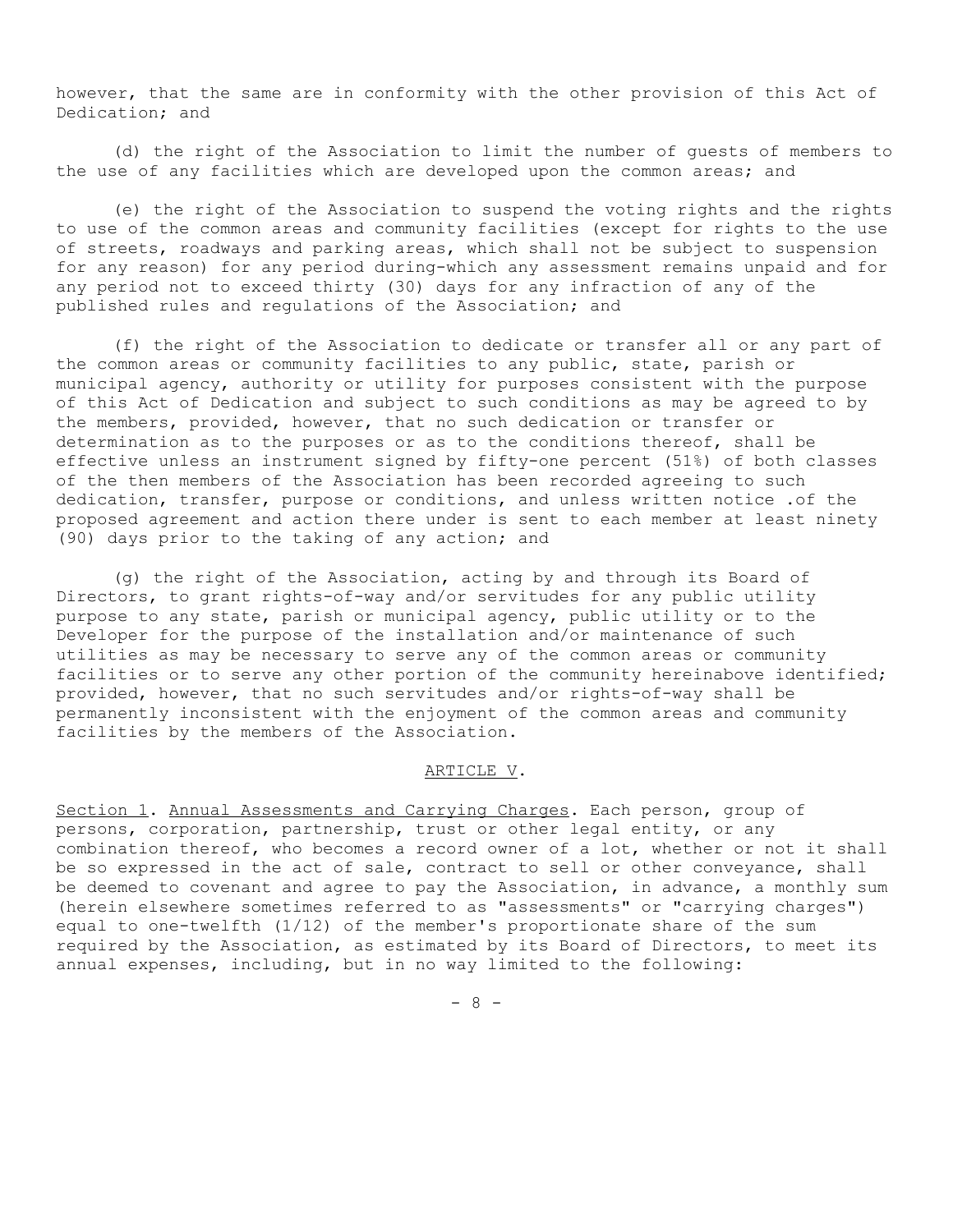(a) the cost of all operating expenses of the common areas and community facilities and services furnished, including charges. by the Association for facilities and services furnished by it; and

(b) the cost of necessary management and administration, including fees paid to any Management Agent; and

(c)the amount of all taxes and assessments levied against the Association or upon any property which it may own or which it is otherwise required to pay, if any; and

(d) the cost of fire and extended liability insurance on the common areas and community facilities and the cost of such other insurance as the Association may effect; and

(e) the cost of security guard service, mosquito spraying, garbage and trash collection and/or other utilities and services which may be provided by the Association, whether with respect to the common areas or otherwise; and

(f) the cost of maintaining, replacing, repairing and landscaping the common areas and community facilities (including, without limitation, the cost of maintaining, replacing and repairing the streets, roadways and open areas of "BEAU CHENE') and such equipment as the Board of Directors shall determine to be necessary and proper; and

(g) the cost of funding all reserves established by the Association, including, when appropriate, a general operating reserve and/or a reserve for replacements.

The Board of Directors shall determine the amount of the assessment annually, but may do so at more frequent intervals should circumstances so require. Upon resolution of the Board of Directors, installments of annual assessments may be levied and collected on a quarterly, semi-annual or annual basis rather than on the monthly basis hereinabove provided for. Any Class A member may prepay one or more installments of any annual assessment levied by the Association, without premium or penalty.

The Board of Directors of the Association shall make reasonable efforts to fix the amount of the assessment against each lot for each assessment period at least thirty (30) days in advance of such date or period and shall, at that time, prepare a roster of the lots and assessments applicable thereto *which shall* be kept in the office of the Association and shall be open to inspection by any owner upon reasonable notice to the Board. Written notice of the assessment shall thereupon be sent to the members. The omission of the Board of Directors, before the expiration of any assessment period to fix assessments hereunder for that or the next period, shall not be deemed a waiver or modification in any respect of the provisions of this Article, or a release of any member from the obligation to pay the assessment, or any installment thereof, for that or any subsequent assessment period, but the assessment fixed for the preceding period shall continue until a new assessment is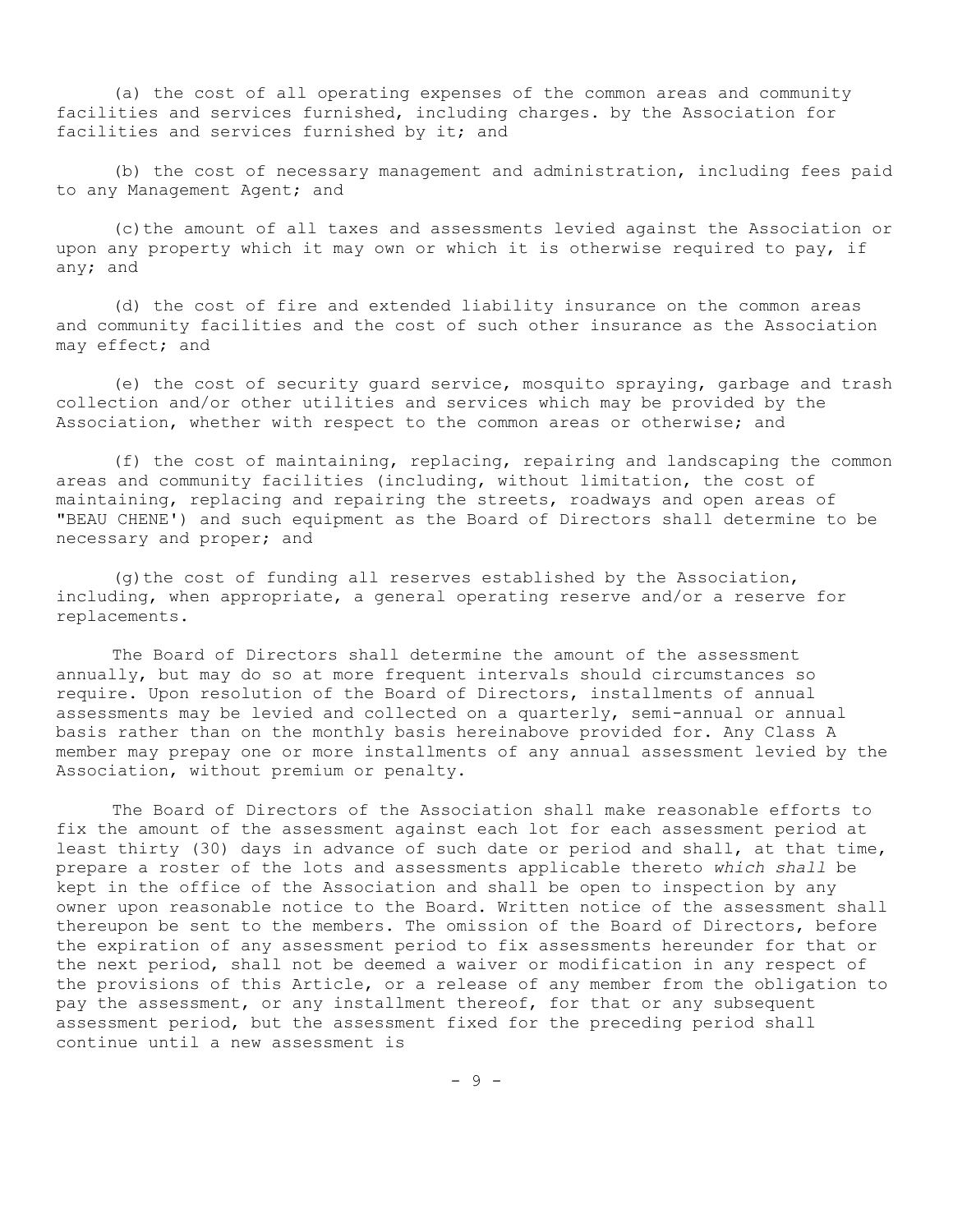fixed. No member may exempt himself from liability for assessments or carrying charges by a waiver of the use or enjoyment of any of the common areas or community facilities or by abandonment of any lot belonging to him.

Section 2. Special Assessments. In addition to the annual assessments authorized by this Article, the Association may levy in any assessment year a special assessment or assessments, applicable to that year only, for the purpose of defraying, in whole or in part, the cost of any construction or reconstruction, inordinate repair or replacement of a described capital improvement located upon the common areas or community facilities, including the necessary fixtures and personal property related thereto, or for such other purposes as the Board of Directors may consider appropriate, provided that any such assessment shall have the assent of the members representing fifty-one percent (51%) of both classes of the then members of the Association. A meeting of the members shall be duly called for this purpose, written notice of which shall be sent to all members at least ten (10) days, but not more than thirty (30) days in advance of such meeting, which notice shall set forth the purpose of the meeting.

Section 3. Reserve for Replacements. The Association shall establish and maintain a reserve fund for replacements by the allocation and payment monthly to such reserve fund of an amount to be designated from time to time by the Board of Directors. Such fund shall be conclusively deemed to be a common expense of the Association and shall be deposited with a bank or other financial institution, the accounts of which are insured by an agency of the United States of America or may, in the discretion of the Board of Directors, be invested in obligations of, or fully guaranteed as to principal by, the United States of America. The reserve for replacements may be expended only for the purpose of effecting the replacement of the common areas and community facilities, major repairs to any streets, or roadways developed as a part of "BEAU CHENE", equipment replacement, and for operating contingencies of a nonrecurring nature. The proportionate interest of any member in any reserve for replacements shall be considered an appurtenance of his lot and shall not be separately withdrawn, assigned, or transferred or otherwise separated from the lot to which it appertains and shall be deemed to be transferred with such lot.

Section 4. Non-Payment of Assessment. Any assessment levied pursuant to this Act of Dedication, or any installment thereof, which is not paid on the date when due shall be delinquent. The personal obligation of the member to pay such assessment shall remain his personal obligation and a suit to: recover a money judgment for nonpayment of any assessment levied pursuant to this Act of Dedication, or any installment thereof, may bb maintained by the Association.

Any assessment levied pursuant to this Act of Dedication or any installment thereof, which is not paid within too (10) days after it is due, may, upon resolution of the Board of Directors, bear interest at a rate not to exceed eight percent (8%) per annum,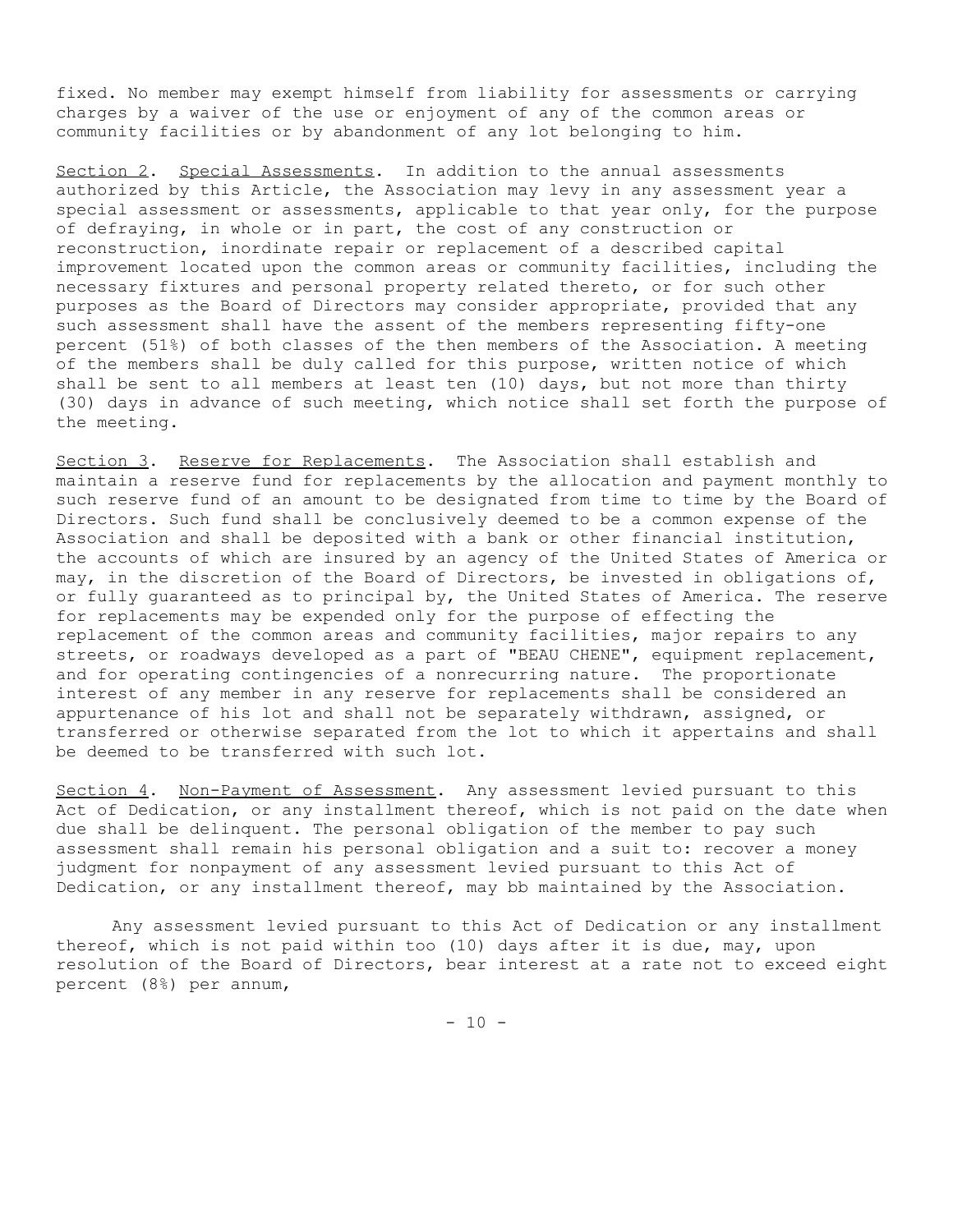and may also, by resolution of the Board of Directors, subject the member obligated to pay the same to the payment of such other penalty of late charge" as the Board may fix, and the Association may bring an action at law against the member personally obligated to pay the same, in which event such interest, penalties, late charges, costs and reasonable attorneys' fees of not less than twenty percent (20%) of the sum claimed shall be added to the amount of the assessment. The Association shall notify the holder of the first mortgage on any lot for which any assessment pursuant to this Act of Dedication becomes delinquent' for a period in excess of sixty (60) days and in any other case where the owner of such lot is in default with respect to the performance of any other obligation hereunder for a period in excess of sixty (60) days, but any failure to give such notice shall not affect the validity of any assessment levied or to be levied pursuant to this Act of Dedication.

The Board of Directors may post a list of members who are delinquent in the payment of any assessment or-other fees, which may be due the Association, including any installment thereof which becomes delinquent, in any prominent location within the community.

Section 5. Assessment Certificates. The Association shall upon demand at any time a furnish to any member liable for any assessment levied pursuant to this Act of Dedication (or any other party legitimately interested in the same) a certificate in writing signed by an officer of the Association, setting forth the status of said assessment, i.e., whether the same is paid or unpaid. Such certificate shall be conclusive evidence of the payment of any assessment therein stated to have been paid. A charge not to exceed Thirty Dollars (\$30.00) may be levied in advance by the Association for each certificate so delivered.

Section 6. Acceleration of Installments. Upon default in the payment of any one or more monthly installments of any assessment levied pursuant to this Act of Dedication, or any other installment thereof, the entire balance of said assessment may be accelerated at the option of the Board of Directors and be declared due and payable in full.

Section 7. Additional Default. Any recorded first mortgage secured on a of in the community shall provide that any default by the mortgagor in the payment of any assessment levied pursuant to this Act of Dedication, or any installment thereof, shall likewise be a default in such mortgage (or the indebtedness secured thereby); but failure to include such a provision in any such mortgage shall not affect the validity of such mortgage (or the indebtedness secured thereby).

 $- 11 -$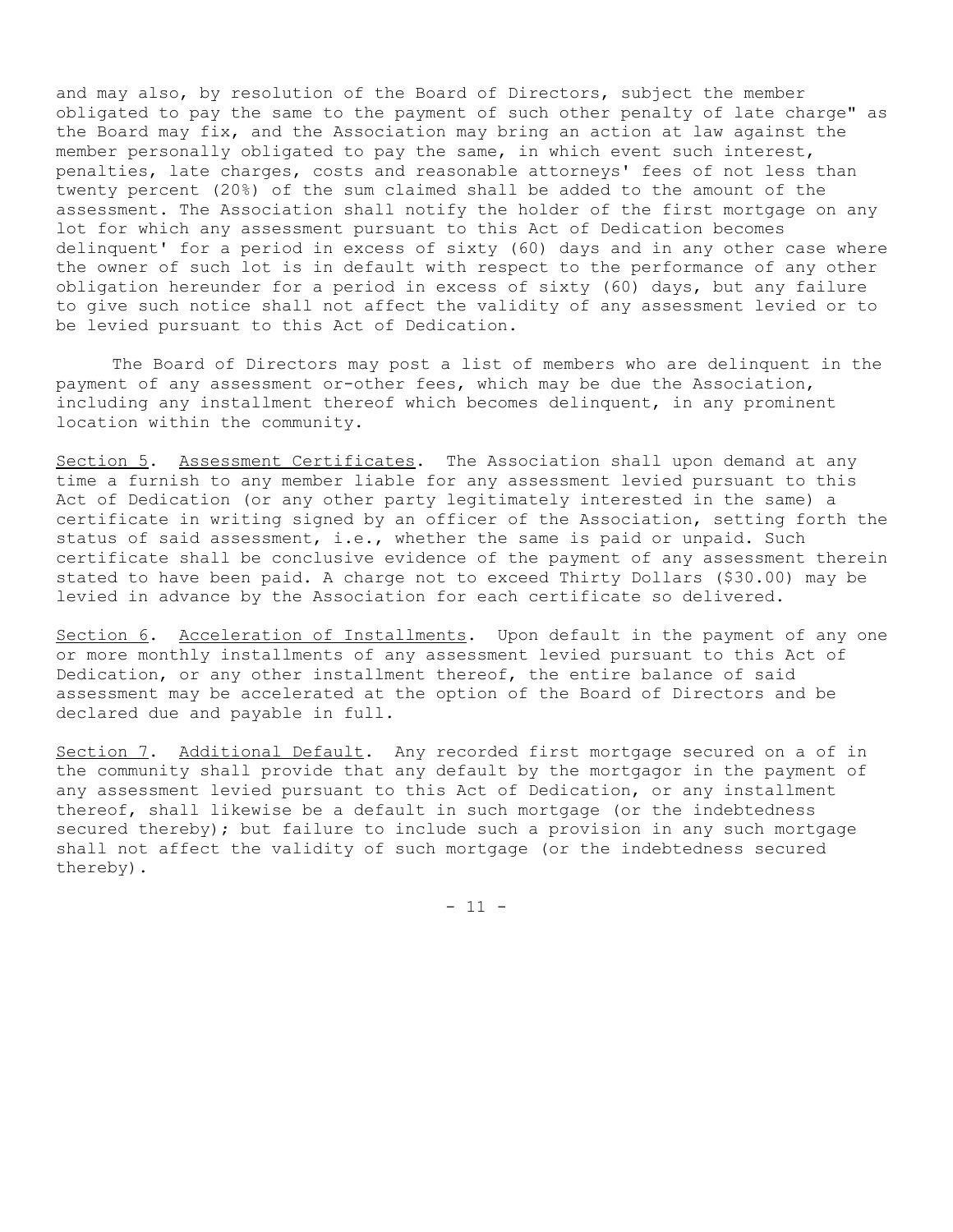Section 8. Annual Membership Assessment. The maximum annual assessment for each, of the lots to which Class A membership is appurtenant shall not exceed the sum of 145.20 per annum for non-resident lot owners and the sum of \$435.60 for resident lot owners. The monthly rate for non-resident lot owners will commence upon taking title to the property or completion of drainage and streets adjacent to said lot, whichever occurs last. Monthly rates for residents commence upon completion and occupancy of a single family, condominium or other dwelling.

Anything in this Act of Dedication to the contrary notwithstanding, no lot held by the Developer shall be subject to the annual assessments or the special assessments provided for in this Act of Dedication until three (3) months following the lapse of the Class B memberships as provided in Article III of this Act of Dedication.

 $- 12 -$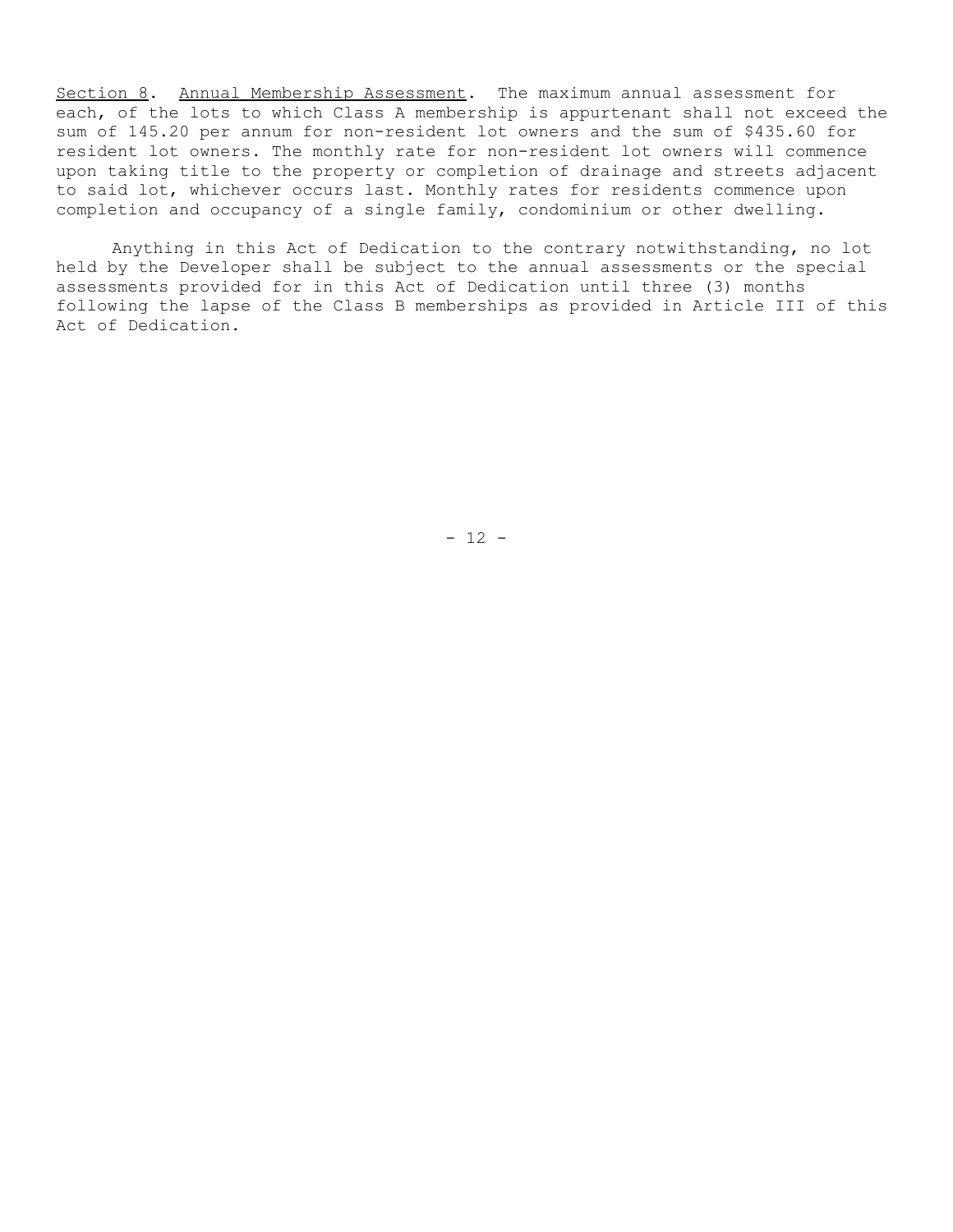## Section 9. Increase in Maximum Assessment.

(a) From and after January 1, 1975, the maximum annual assessment for all Class A memberships hereinabove provided for, may be increased by the Board of Directors of the Association, without a vote of the membership, by an amount equal to ten percent (10%) of the maximum annual assessment for the preceding year.

(b) From and after January 1, 1975, the maximum annual assessment for all Class A memberships hereinabove provided for may be increased above that established by the preceding paragraph by a vote of members, as hereinafter provided, for the next succeeding year thereafter and, at the end of such year, for each succeeding year. Any change made pursuant to this paragraph shall have the assent of fifty-one percent (51%) of the then members of the Association. A meeting of the members shall be duly called for this purpose, written notice of which shall be sent to all members at least ten (10) days in advance of such meeting, which notice shall set forth the purpose of such meeting.

Section 10. Commencement of Annual Assessments. The annual assessment or each Class A membership shall commence on the date of execution of the act of sale for the lot to which such membership is appurtenant. The first monthly installment of such annual assessment shall be made for the month during which such act of sale is executed and shall become due and payable on that date. Except as herein elsewhere provided, the monthly installment of the annual assessment for any lot for any month after the first month shall become due and payable on the first day of each successive month.

#### ARTICLE VI.

Section 1. Servitudes for Utilities and Related Purposes. The Association is. authorized and empowered to grant (and shall from time to time grant) such licenses; servitudes and/or rights-of-way for sewer lines, water lines, electrical cables, telephone cables, gas lines, storm drains, underground conduits and/or such other purposes related to the provision of public utilities to "BEAU CHENE" as may be considered necessary and appropriate by the Board of Directors for the orderly maintenance, preservation and enjoyment of the common areas and community facilities or for the preservation of the health, safety, convenience and/or welfare of the owners of the lots.

Any and all streets, walkways, roadways, sidewalks and/ or the like, *which are* owned by the Association shall be subject to non-exclusive servitudes of ingress, egress and regress for the benefit of all members of the Association, the Developer, Marina Beau Chene, Inc., their respective heirs, personal representatives and assigns and all other persons or other parties claiming under any of them.

 $- 13 -$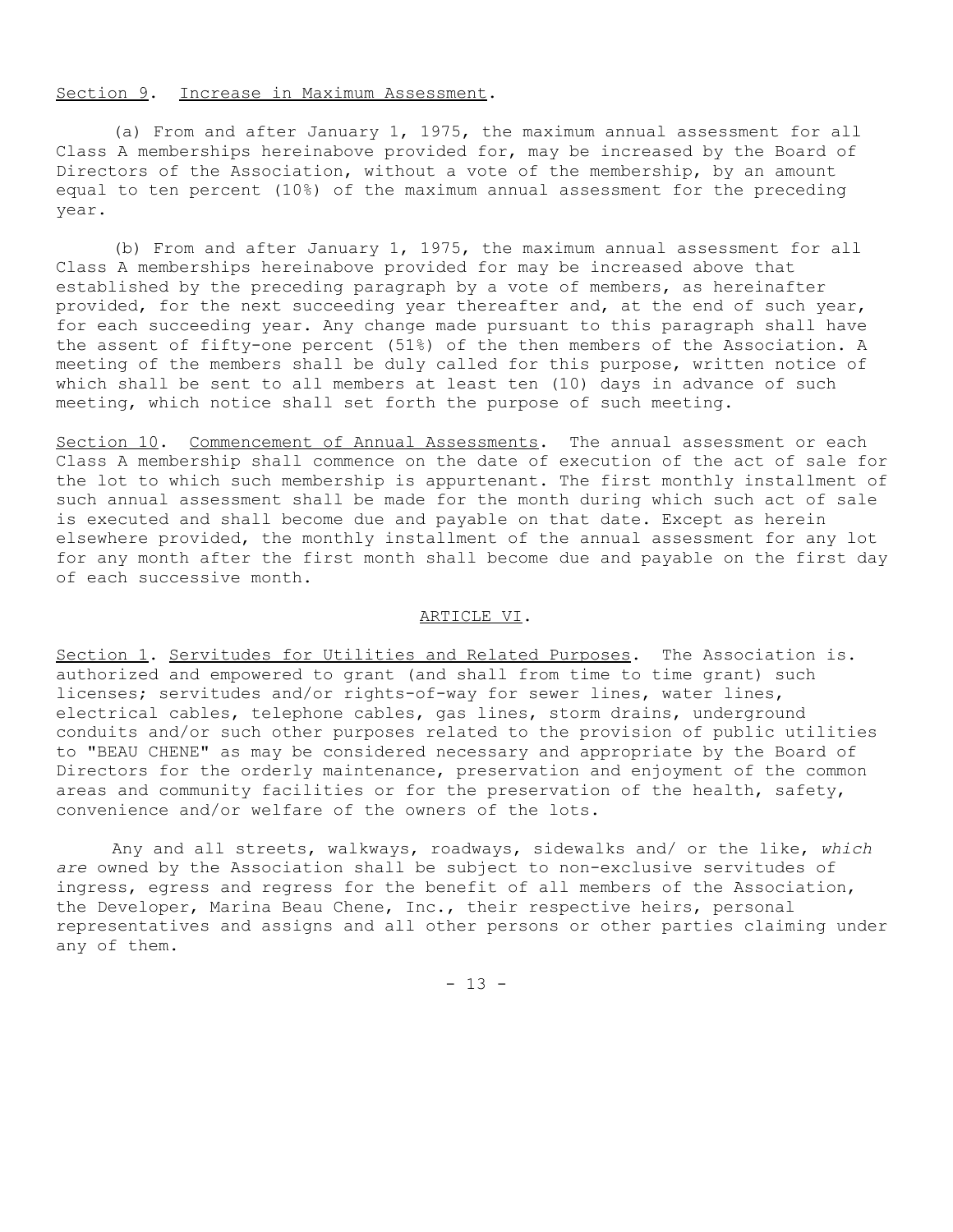#### ARTICLE VII.

Section 1. Environmental Control Committee. Except for original construction and/or development within the community of "BEAU CHENE" by the Developer, and except for any improvements to any lot or to the common areas; accomplished by the Developer concurrently with said construction and/or development, and except for purposes of proper maintenance and repair, no building, fence, wall or other improvements or structures shall be commenced, directed, placed, moved, altered or maintained upon The Property, nor shall any exterior addition to or change (including any change of color) or other alteration thereupon be made until the complete plans and specifications, showing the location, nature, shape, height, material, color, type of construction and/or any other proposed form of change (including, without limitation, any other information specified by the Board of Directors or by the Environmental Control Committee) shall have been submitted to and approved in writing as to safety, harmony of external design, color and location in relation to surrounding structures and topography and conformity with the design concept for the community of "BEAU CHENE" by the Board of Directors of the Association, or by the Environmental Control Committee appointed by the Board of Directors.

Subject to the same limitations as hereinabove provided for, it shall be prohibited to install, erect, attach, apply, paste, hinge, screw, nail, build, alter, plant, remove or construct any lighting, shades, screens, awnings, patio covers, decorations, fences, hedges, landscaping features, walls, aerials, slabs, sidewalks, curbs, gutters, patios, balconies, porches, driveways, walls or to make any change or otherwise alter (including any alteration in color) in any manner whatsoever the exterior of any improvements constructed upon any lot or upon any of the common areas with the community or to combine or otherwise join two or more dwellings, or to partition the same after combination, or to remove or alter any windows or exterior doors of any\* dwelling, or to make any change or alteration within any dwelling which will alter the structural integrity of the building or otherwise affect the property, interest or welfare of any other lot owner, materially increase the cost of operating or insuring any common areas or impair any servitude, until the complete plans and specifications, showing the location, nature, shape, height, material color, type of construction and/or any other proposed form of change (including, without limitation, any other information specified by the Board of Directors or by the Environmental Control Committee) shall have been submitted to and approved, in writing as to safety, harmony of external design, color and location in relation to surrounding structures and topography and conformity with the design concept for "BEAU CHENE" by the Board of Directors of the Association or by any committee designated by it.

Section 2. Environmental Control Committee - Operation. The Environmental Control Committee shall be composed of three (3) or more natural persons designated from time to tithe by the Board of Directors of the Association and such persons shall serve at the pleasure of the Board of Directors. In the event the Board of Directors fails to appoint an Environmental Control Committee, then the Board of Directors shall constitute the Committee. The affirmative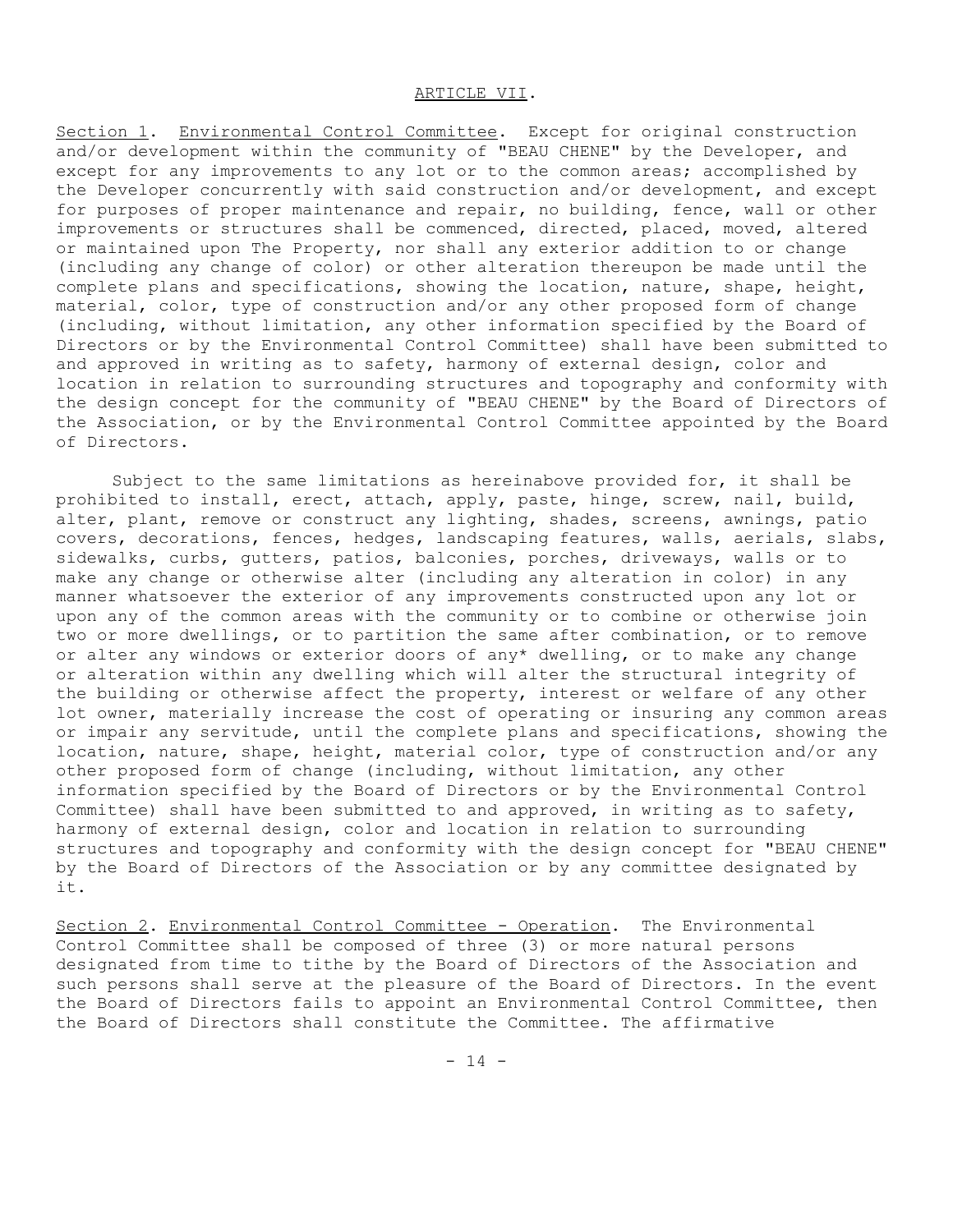vote of a majority of the members of the Environmental Control Committee shall be required in order to adopt or promulgate any rule or regulation, or to make any finding, determination, ruling or order, or to issue any permit, consent, authorization, approval or the like pursuant to the authority contained in this Article.

Section 3. Approvals, etc. Upon approval by the Environmental Control Committee of any plans and specifications submitted pursuant to the provisions of this Article, a copy of such plans and specifications, as approved, shall be deposited among the permanent records of such Committee and a copy of such plans and specifications bearing such approval, in writing, shall be returned to the applicant submitting the same. In the event the Environmental Control Committee fails to approve or disapprove any plans and specifications which may be submitted to it pursuant to the provisions of this Article within thirty (30) days after such plans and specifications (and all other materials and information required by the Environmental Control Committee) have been submitted to it in writing, then approval will not be required and this Article will be deemed to have been fully complied with.

Section 4. Limitations. Construction or alterations in accordance with plans and specifications approved by the Environmental Control Committee pursuant to the provisions of this Article shall be commenced within six (6) months following the date upon which the same are approved by the Environmental Control Committee (whether by affirmative action or by forbearance from action, as in Section 3 of this Article provided), and shall be substantially completed within twelve (12) months following the date of commencement, or within such longer period as the Environmental Control Committee shall specify in its approval. In the event construction is not commenced within the period aforesaid, then approval of the plans and specifications by the Environmental Control Committee shall be conclusively deemed to have lapsed and compliance with the provisions of this Article shall again be required. There shall be no deviations from plans and specifications approved by the Environmental Control Committee without the prior consent in writing of the Environmental Control Committee. Approval of any particular plans and specifications or design shall not be construed as a waiver of the right of the Environmental Control Committee to disapprove such plans and specifications, or any elements or features thereof, in the event such plans and specifications are subsequently submitted for use in any other instance.

Section 5. Certificate of Compliance. Upon the completion of any construction or alterations or other improvements or structure in accordance with plans and specifications approved by the Environmental Control Committee in accordance with the provisions of this Article, the Environmental Control Committee shall, at the request of the owner thereof, issue a certificate of compliance which shall be prima facie evidence that such construction, alteration or other improvements referenced in such certificate have been approved by the Environmental Control Committee and constructed or installed in full compliance with the provisions of this Article and with such other provisions and requirements of the Act of Dedication as may be applicable.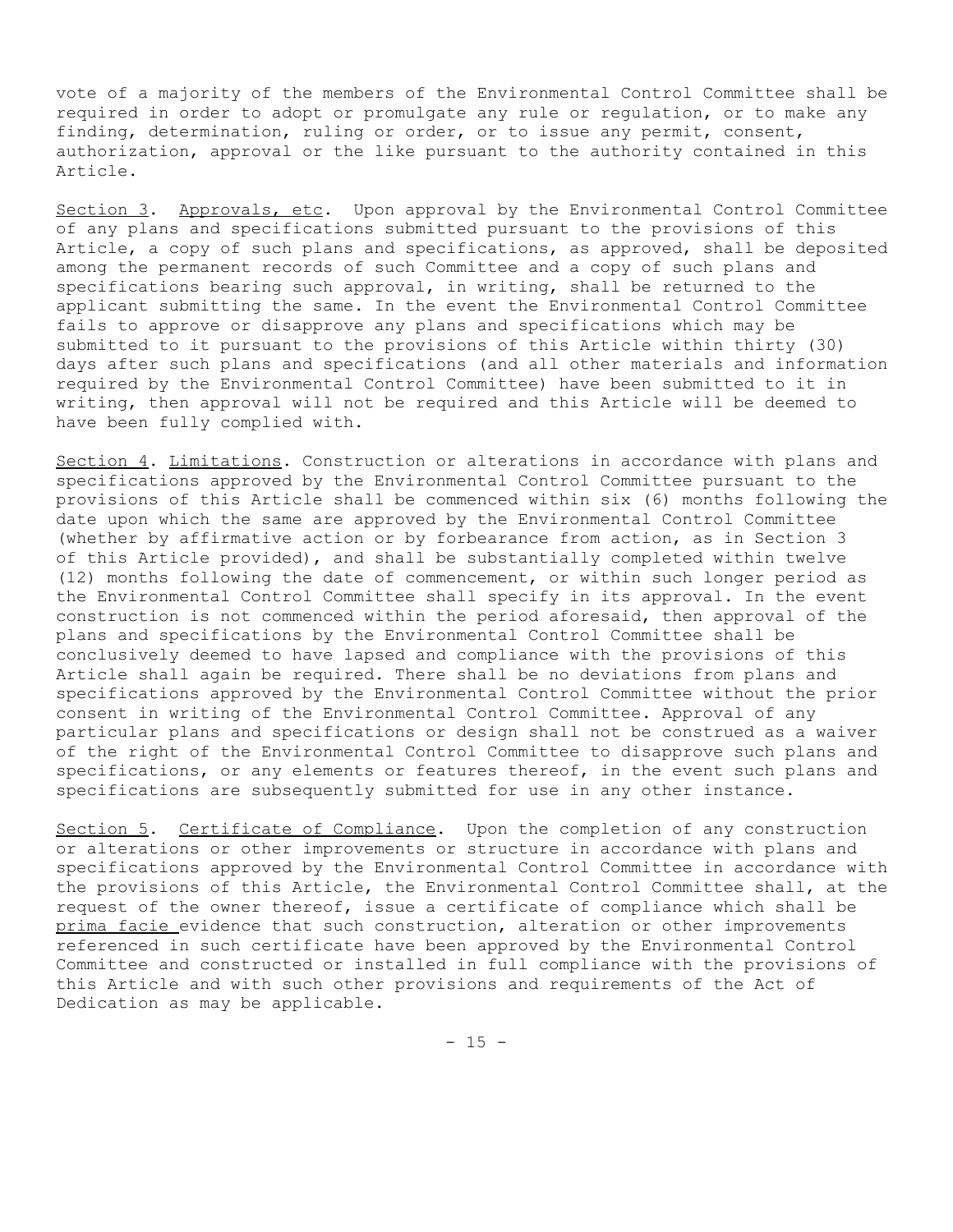Section 6. Rules and Regulations, etc. The Environmental Control Committee may from time to time adopt and promulgate such rules and regulations regarding the form and content of plans and specifications to be submitted for approval and may publish and/or record such statements of policy, standards, guidelines and/or establish such criteria relative to architectural styles or details, lot coverage, building set-backs, minimum square footage of the finished area of improvements, materials, or other matters, as it may consider necessary or appropriate. No such rules, regulations, statements, criteria or the like shall be construed as a waiver of the provisions of this Article or any other provision or requirement of this Act of Dedication. The Environmental Control Committee may charge and collect a reasonable fee for the examination of any plans and specifications for approval pursuant to the provisions of this Article. The decisions of the Environmental Control Committee shall be final except that any member who is aggrieved by any action or forbearance from action by the Environmental Control Committee (or by any policy, standards or guidelines established by the Environmental Control Committee) may appeal the decision of the Environmental Control Committee to the Board of Directors and, upon the request of such member, shall be entitled to a hearing before the Board of Directors of the Association.

#### ARTICLE VIII.

Section 1. Prohibited Uses and Nuisances. Except for the activities of the Developer, or except with the prior written approval of the Environmental Control Committee, or as may be necessary in connection with reasonable and necessary repairs or maintenance to any dwelling or upon the common areas:

(a) no noxious or offensive trade or activity shall be carried on upon any lot or within any dwelling situate upon The Property, nor shall anything be done therein or thereon which may be or become an annoyance or nuisance to the neighborhood or other members.

(b) the maintenance, keeping, boarding and/or raising of animals, livestock, or poultry of. any kind, regardless of number shall be and is hereby prohibited on any lot or within any dwelling situate upon The Property, except that this shall not prohibit the keeping of dogs, cats and/or caged birds as domestic pets provided they are not kept, bred or maintained for commercial purposes and, provided further, that such domestic pets are not a source of annoyance or nuisance to the neighborhood or other members. Pets shall be registered, licensed and inoculated as may from time to time be required by law. Any member of the Association who keeps or maintains any pet upon any portion of the common areas shall be. deemed to Save indemnified and agreed to hold the Association, each of its members and the Developer free and harmless from any loss, claim or liability of any kind or character whatsoever arising by reason of the keeping or maintaining of such pet upon the common areas. The Board of Directors shall have the right to order any member of the Association whose pet is a nuisance, to remove such pet from The Property and the Board of Directors shall have the sole

 $- 16 -$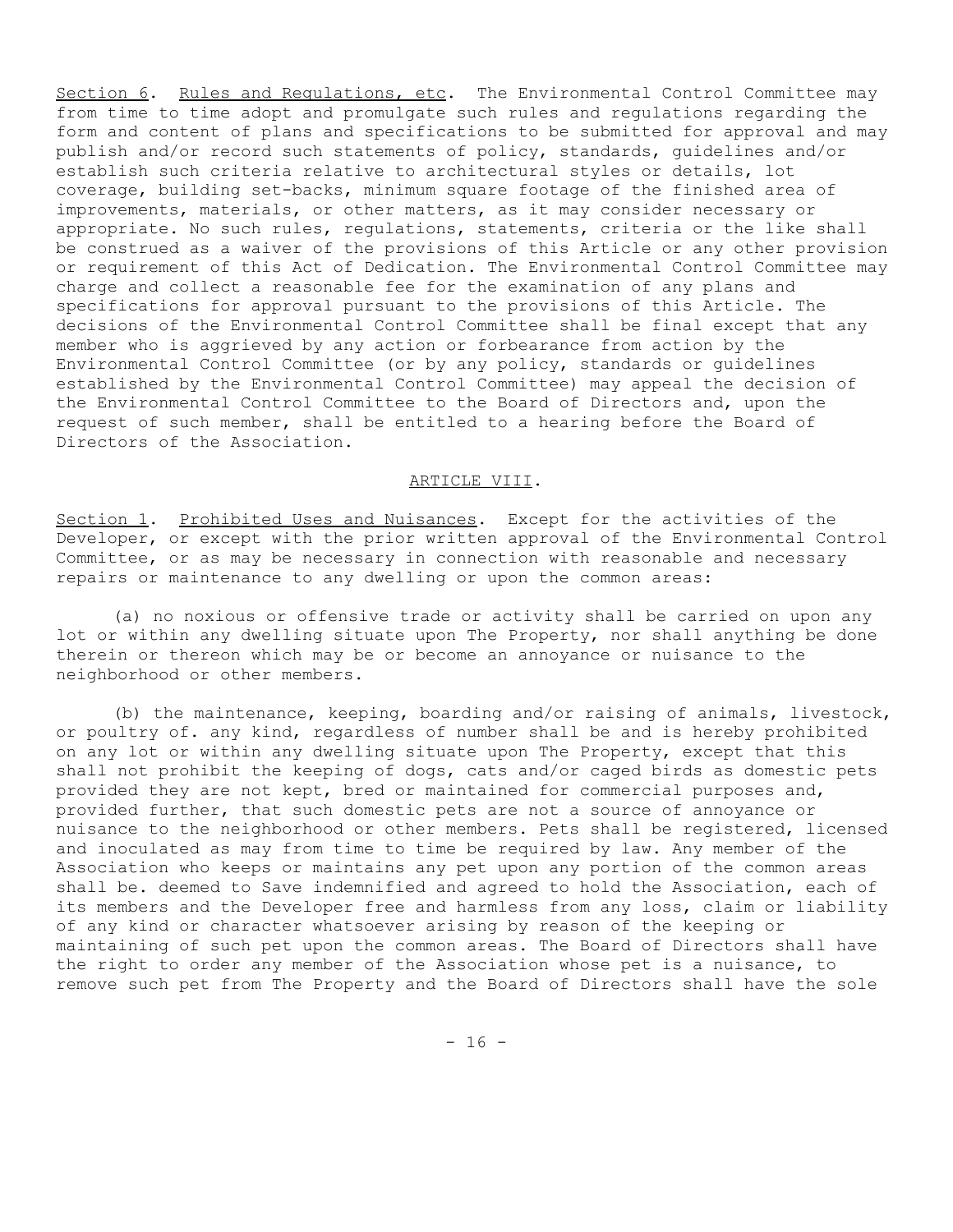and exclusive authority to determine, after notice to such member and affording such member an opportunity for a hearing before the Board of Directors, whether or not any pet is a nuisance.

(c) no burning of any trash and no accumulation or storage of litter, lumber, scrap metals, refuse, bulk materials, waste, new or used building materials, or trash of any other kind shall be permitted on any lot; provided, however, that the storage of building materials and equipment shall be permitted during periods of new construction, remodeling and/or renovation of any improvements located upon any lot.

(d) except as herein elsewhere provided, no junk vehicle, commercial vehicle, trailer, truck, camper, camp truck, house trailer, boat or other machinery or equipment of any kind or character (except for such equipment and/or machinery as may be reasonable, customary and usual in connection with the use and maintenance of any dwelling or other improvements located upon The Property and except for such equipment and/or machinery as the Association may require in connection with the maintenance and operation of the common areas and community facilities) shall be kept upon The Property nor (except for bona fide emergencies) shall the repair or extra-ordinary maintenance of automobiles or other vehicles be carried out thereon; provided, however, that this restriction shall not apply to vehicles, trailers, boats, machinery, equipment or the like stored and kept within an enclosed storage room or garage. The Association may, in the discretion of its Board of Directors, provide and maintain a suitable area designated for the parking of such vehicles or the like.

(e) trash and garbage containers shall not be permitted to remain in public view except on days of trash collection. No incinerator shall be kept or maintained upon any lot. Garbage, trash and other refuse shall be placed in covered containers.

(f) No lot shall be divided or subdivided and no portion of any lot (other than the entire lot) shall be transferred or conveyed for any purpose; except in those instances where the Environmental Control Committee approves said subdivision or revision in lot size. No portion of any dwelling (other than the entire dwelling) shall be leased. The provisions of this subsection shall not apply to the Developer, and further, the provisions hereof shall not be construed to prohibit the granting of any servitude and/or right of way to any state, parish, municipality, political subdivision, public body or authority, or to the Association or to the Developer. The provisions of this paragraph shall not apply to lots 40, 41, and 43 in Section 1 of the Beau Chene Subdivision, nor to Parcels 1, 2, 4A, 4B-1, 4B-2, 8A, 8-B1 8-82, 8C-1, 8C-2, 9, 10, 11, 12, 14, 15A, 15B, 16, 17, 18, 19, 2D, 21, 22, and 23, nor to Parcels A, B, F, G, H, I, and J, located within the community known as Marina Beau Chene.

(g) except for hoses and the like which are reasonably necessary in connection with normal lawn maintenance, no water pipe, sewer pipe, gas pipe, drainage pipe, telephone line, electrical line or cable, television cable or similar transmission line, or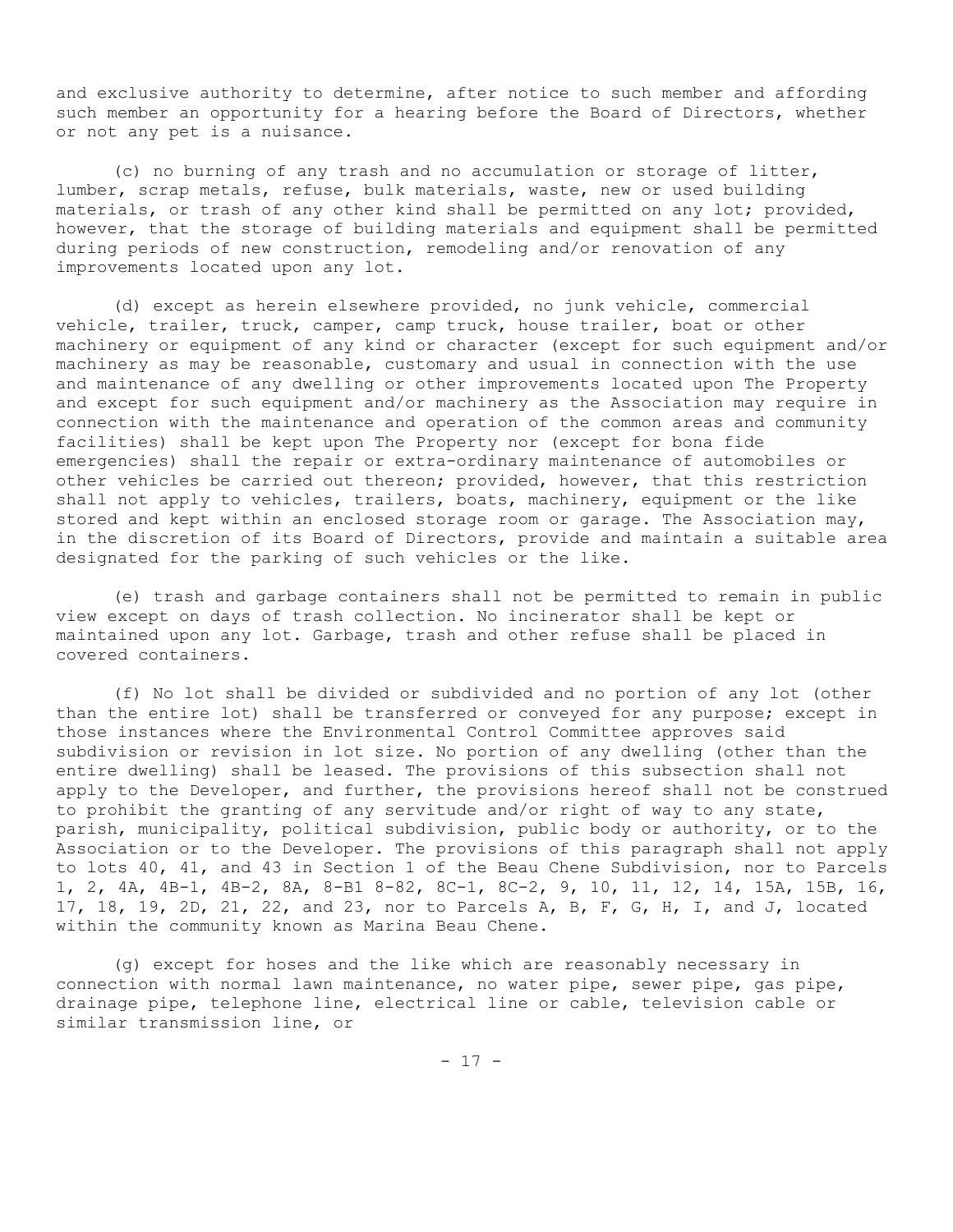the like shall be installed or maintained on any lot above the surface of the ground.

(h) no lot shall be used for the purpose of boring, mining, quarrying, exploring for or removing oil or other hydrocarbons, minerals, gravel, or earth.

(i) except for those trees that must of necessity be removed in order to clear any lot or portion of a lot for purposes

-18-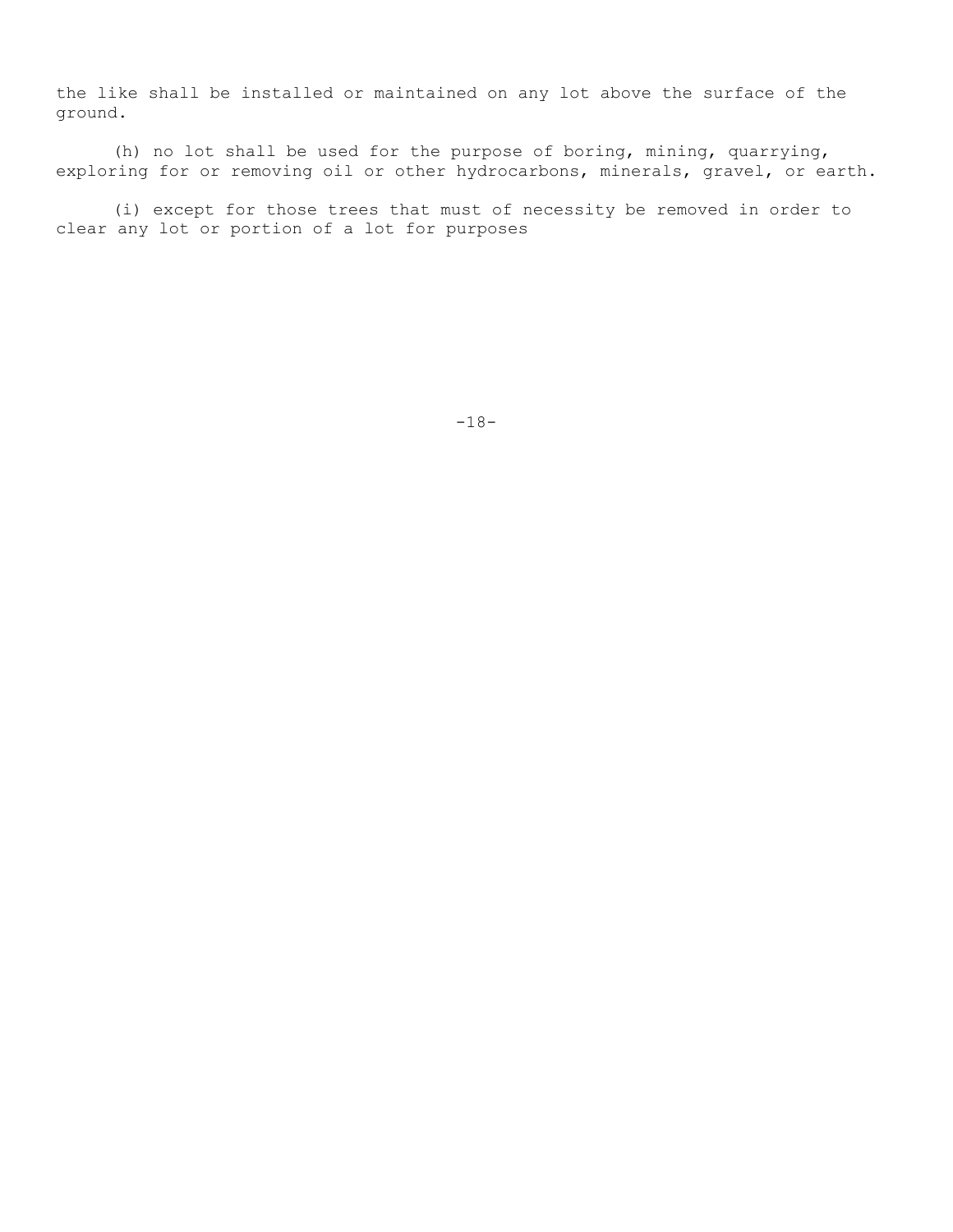of the construction of improvements thereon, no sound hardwood trees measuring in excess of six (6) inches in diameter two (2) feet above the ground shall be removed from any lot without written approval of the Association acting through its Board of Directors or duly appointed committee. The Board of Directors of the Association may from time to time adopt and promulgate such additional rules and regulations regarding the preservation of trees and other natural resources and wildlife upon The Property as it may consider appropriate.

(j) no structure of a temporary character, and no trailer, tent, shack, barn, pen, kennel, run, stable, outdoor clothes dryer, playhouse, shed, or other buildings shall be erected, used or maintained on any lot at any time; provided, however, the foregoing restriction shall not prohibit the maintenance of those temporary structures, trailers or the like which are necessary during the construction, remodeling and/or renovation of any improvements thereon. No such structures, trailers or the like shall be utilized for dwelling purposes and all such structures, trailers or the like shall be removed from the lot promptly following the completion of any of such improvements.

(k) except for entrance signs, directional signs, signs for traffic control or safety, community "theme areas" and such promotional signs or signs as may be maintained by the Developer of the Association, and except for such signs-as may be maintained upon portions of The Property which are devoted to industrial, commercial or other non-residential purposes, no signs or advertising devices of any character shall be erected, posted or displayed upon, in or about any lot or dwelling situate upon The Property, provided, however, that one sign not exceeding two (2) square feet in area and not illuminated may be attached to a dwelling where a professional office (as herein elsewhere in this Act of Dedication defined) is maintained, and provided further, that one temporary real estate sign not exceeding six (6) square feet in area, may be erected upon any lot or attached to any dwelling placed upon the market for sale or rent. Any such temporary real estate sign shall be removed promptly following the sale or rental of such dwelling.

(1) no structure, planting or other material other than driveways or sidewalks shall be placed or permitted to remain upon any lot which may damage or interfere with any servitude for the installation or maintenance of utilities, or which may change, obstruct or retard direction or flow of any drainage channels.

(m) garage doors and the doors of any other storage room or the like shall be maintained in a closed position whenever possible

(n) no member shall engage or direct any employee of the Association on any private business of the member during the hours such employee is employed by the Association, nor shall any member direct, supervise or in any manner attempt to assert control over any employee of the Association.

(o) no dwelling or other improvements which are located upon The Property shall be permitted to fall into disrepair and all

 $- 19 -$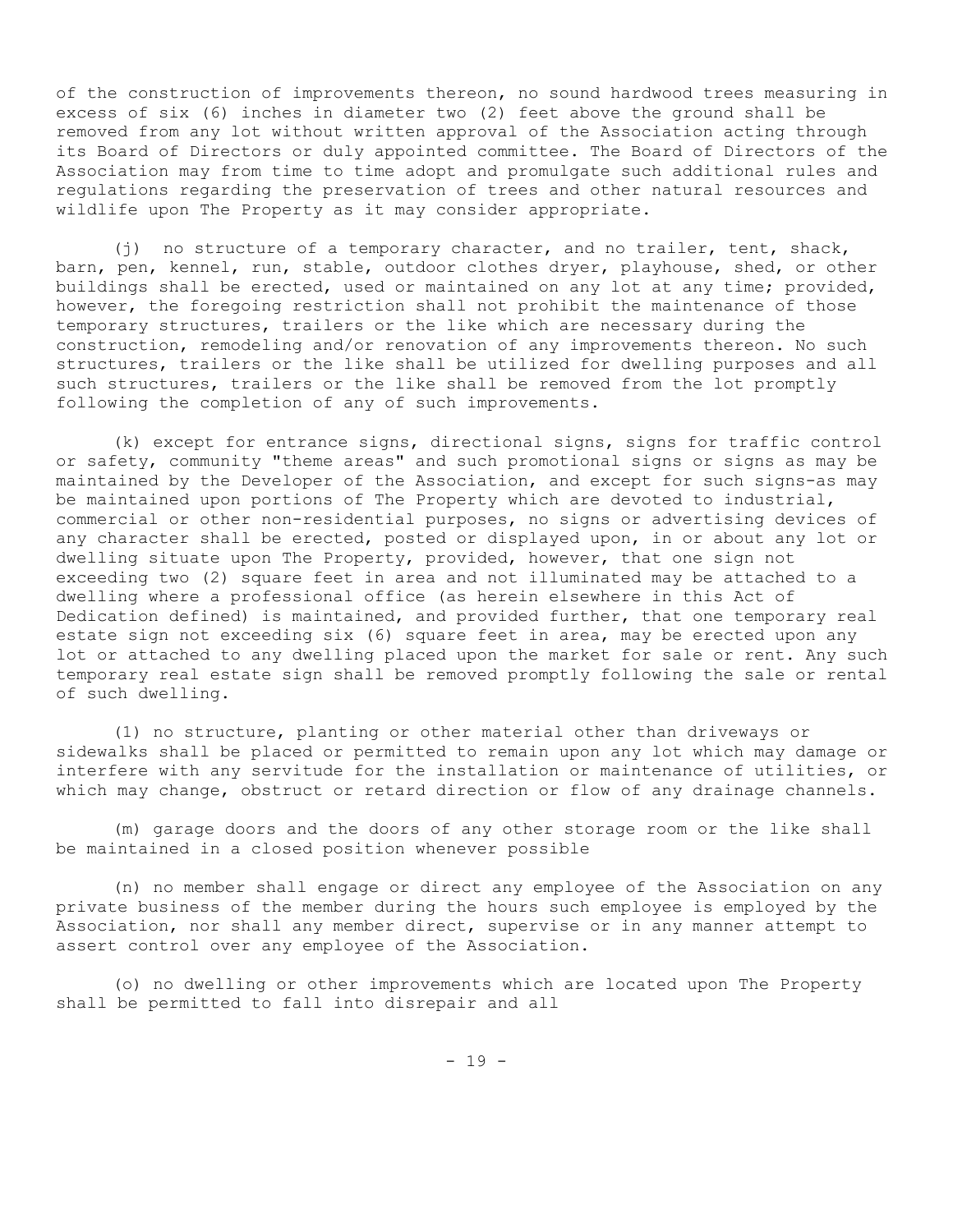such dwellings and other improvements (including lawn and other landscaped areas) shall be maintained in good condition and repair.

(p) no wharf, pier, bulkhead, dock or other structure or obstruction shall be built of maintained upon or into any lake, stream, pond, river, canal or other waterway which is part of or adjacent or contiguous to The Property. In no event shall any such structure or obstruction be permitted under circumstances where it creates any threat to safe navigation or to the safe and convenient use of such waterway as a recreational facility.

(q) no boat canal shall be constructed upon any lot nor shall any dam, channel, or other device be constructed or installed upon any lot which shall in any way alter or impede the course or natural boundaries of any waterway which shall involve or result in the removal or water from any waterway.

(r) no garbage, trash or other refuse shall be dumped in any waterway upon The Property.

(s) no boats, boat railways, hoists, launching facilities, or any similar type of device or equipment shall be installed, constructed or maintained upon any lot; provided, however, that boats, hoists and the like maybe stored in an enclosed storage room or garage.

(t) there shall be no violation of any rules for the use of the common areas or community facilities or "house rules" or other community rules and regulations not inconsistent with the provisions of this Act of Dedication (including, without limitation, any rules and regulations regarding the use of boats on any lakes or other waterways owned by or under the control of the Association) which may from time to time be adopted by the Board of Directors of the Association and promulgated among the membership by them in writing, and the Board of Directors is hereby and elsewhere in this Act of Dedication authorized to adopt such rules.

(u) There shall be no violation of the building restrictions set forth on revised Sheet l (of Sheets numbered 1 through 5 of Section 1) of the Plat of Beau Chene Subdivision, as prepared by Waldemar S. Nelson and Company, Inc. Architects and Engineers, with latest revisions (Revision #6) dated November 1, 1976, and recorded with the Clerk of Court of St. Tammany Parish, Louisiana, in Map File Number 504-A on February 3, 1977. The provisions of this paragraph shall not apply to the lots created by the subdivision of Parcels 3, 5, and Part Parcels 6 and 7 in Section 1 of the Beau Chene Subdivision.

With respect to the lots created by the subdivision of Parcel 3, there shall be no violation of the building restrictions set forth on the plat of subdivision of Parcel 3, as prepared by Waldemar S. Nelson and Company, Inc. Architects and Engineers, dated February 12, 1976, and recorded with the Clerk of Court in and for St. Tammany Parish, Louisiana, in Map file #487-B on August 23, 1976.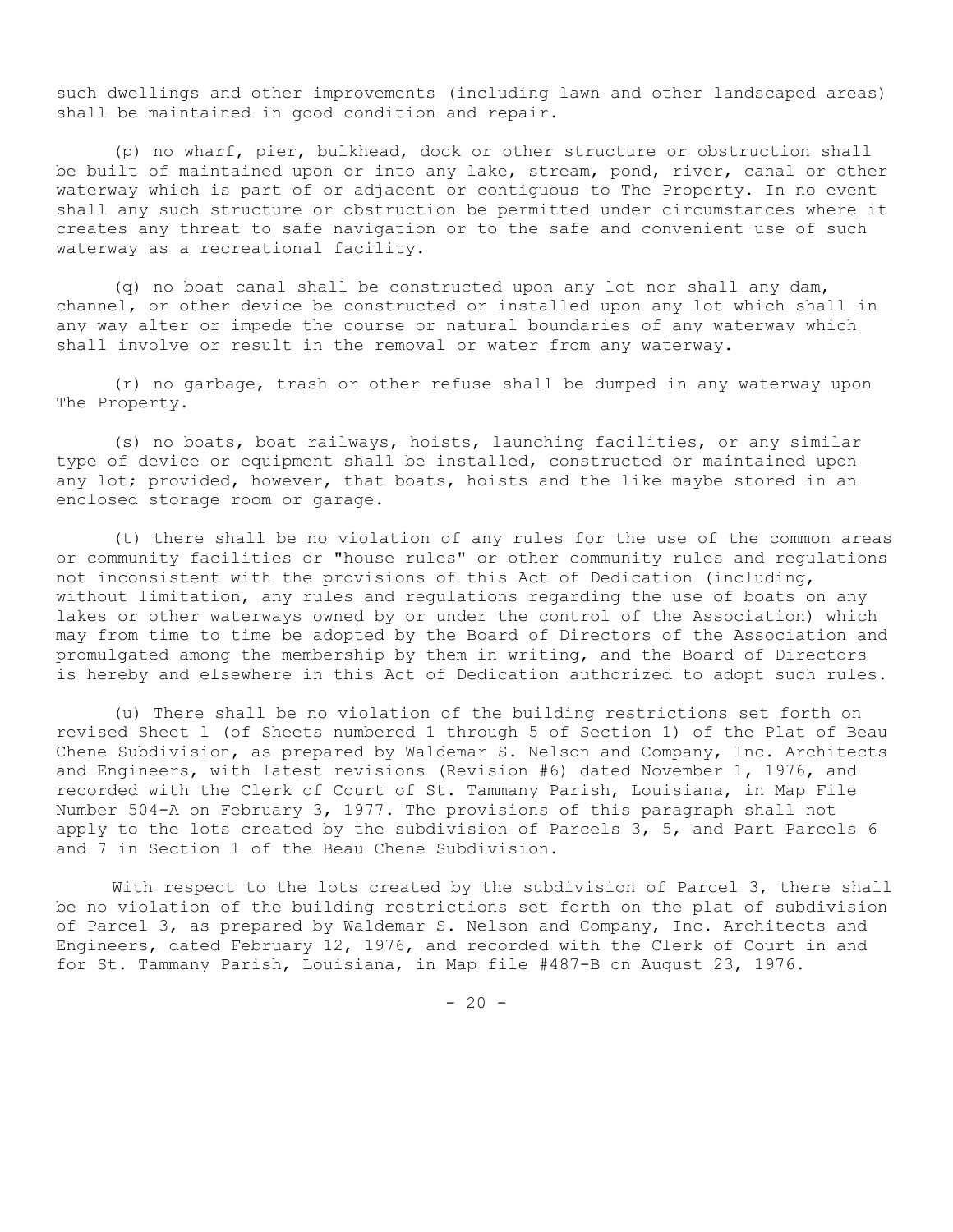With respect to the lots created by the subdivision of Parcel 7, there shall be no violation of the building restrictions set forth on the plat of subdivision of Parcel 7 of the Beau Chene Subdivision as prepared by Waldemar S. Nelson and Company, Inc., Architects and Engineers, dated at revised February, 1977, and recorded with the Clerk of Court in and for St. Tammany Parish, Louisiana, in Map File #515-A on April 5, 1977.

With respect to the lots created by the subdivision of part of Parcel 6 into lots 239 through 273, there shall be no violation of the building restrictions set forth on the plat of subdivision of Part Parcel 6 of the Beau Chene Subdivision, as prepared by Waldemar S. Nelson and Company, Inc. Architects and Engineers, as revised dated January 4, 1978, and recorded with the Clerk of Court in and for St. Tammany Parish, Louisiana, in Map File #554-B on April 24, 1978.

With respect to the lots created by the subdivision of part of Parcel 6 into lots 375 through 379, there shall be no violation of the building restrictions set forth on the plat of subdivision of Part Parcel 6 of the Beau Chene Subdivision as prepared by Waldemar S. Nelson and Company, Inc., Architects and Engineers, dated December 20, 1977, and recorded with the Clerk of Court in and for St. Tammany Parish. Louisiana, in Map File #562-A on July 7, 1978.

With respect to the lots created by the subdivision of Parcel 5, there shall be no violation of the building restrictions set forth on the plat of subdivision of Parcel 5 of the Beau Chene Subdivision as prepared by Waldemar S. Nelson and Company, Inc., Architects and Engineers, dated June 3, 1977, and recorded with the Clerk of Court in and for St. Tammany Parish, Louisiana, in Map File #540-B in October 28, 1977.

With respect to the lots created by the subdivision of Section 2 Phase  $2$ , there shall be no violation of the building restrictions set forth on the plat of subdivision of Section I Phase 2 of the Beau Chene Subdivision as prepared by Waldemar S. Nelson and Company, Inc., Architects and Engineers, as revised dated August 23, 1977, and recorded with the Clerk of Court in and for St. Tammany Parish, Louisiana, in Map File #561-A on June 28, 1978. 1978.

With respect to the lots created by the subdivision of Section 2 Phase  $3$ , there shall be no violation of the building restrictions set forth on the plat of subdivision of Section Phase 3 of the Beau Chene Subdivision as prepared! by Waldemar S. Nelson and Company. Inc., Architects and Engineers, as revised dated February 23, 1978, and recorded with the Clerk of Court in and for St. Tammany Parish, Louisiana in Map File #561-B on June 27, 1978.

 $- 21 -$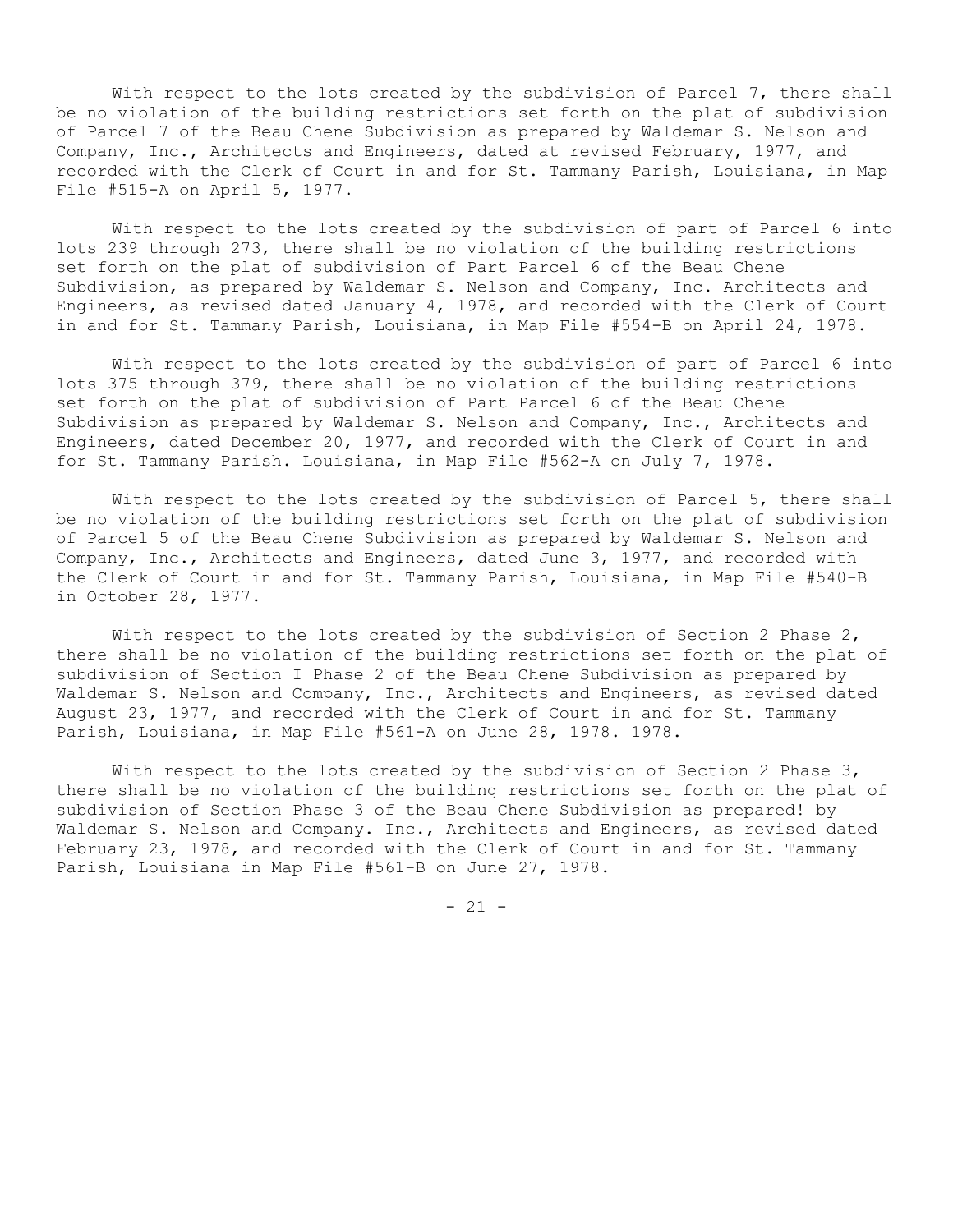With respect, of the lots created by the subdivision of Section 2 Phase  $4$ , there shall be no violation of the building restrictions set forth on the plat of subdivision of Section 2 Phase 4 of the Beau Chene Subdivision as prepared by Waldemar S. Nelson and Company, Inc., Architects and Engineers, as revised dated December 9, 1977, and recorded with the Clerk of Court in and for St. Tammany Parish, Louisiana, in Map File #554-A on April 24, 1978.

With respect to the lots created by the subdivision of that certain community known as Marina Beau Chene. there shall be no violation of the building restrictions set forth on the plat of subdivision of Marina Beau Chene, as prepared by S. K. Landry, Registered Professional Engineer, revised date of February 21, 1978, and recorded with the Clerk of Court in and for St. Tammany Parish, Louisiana in Map File #588-A on May 12, 1978.

However, the provisions contained above in Paragraph (u) of Section 1 of Article VIII do not apply to Parcels 1, 2, 4A, 4B-1, 4B-2, 8A, 8-B1, 8-82, 8C-1, 8C-2, 9 and 10 of Section 1 of the Beau Chene Subdivision, nor to Parcels 11, 12, 14, 15A, 15B, 16, 17, 18, 19, 20, 21, 22, and 23 of Section 2 of the Beau Chene Subdivision, nor to Parcels A, B, F, G, H, I, and J of the Marina Beau Chene Subdivision.

(v) no family dwelling shall be less than 2,000 square feet in size exclusive of open porches and garages.

(w) no individual sewerage disposal systems will be permitted.

(x) no individual wells will be permitted.

Section 2. Enforcement - Right to Remove or Correct Violations. In the event any violations or attempted violation of any of the servitudes, privileges or restrictions contained in this Article shall occur or be maintained upon any lot, or in the event of any other conduct in violation of any of the provisions and requirements of this Article, then the same shall be considered to have been undertaken in violation of this Article and without the approval of the Environmental Control Committee required herein, and, upon written notice from the Board of Directors or the Environmental Control Committee, such violation shall be promptly removed or abated. In the event the same is not removed or the violation is not otherwise terminated or abated, within fifteen (15) days (or such shorter period as may be required in any such notice) after notice of such violation is delivered to the owner of the lot upon which such violation exists, or to the member responsible for such violation if the same shall be committed or attempted on premises other than the lot owned by such member, then the Association shall have the right, through its agents and employees, (but only after. a resolution of the Board of Directors or The Environmental Control Committee) to enter upon such lot and to take such steps as may be necessary to remove or otherwise terminate or abate such violation

 $- 22 -$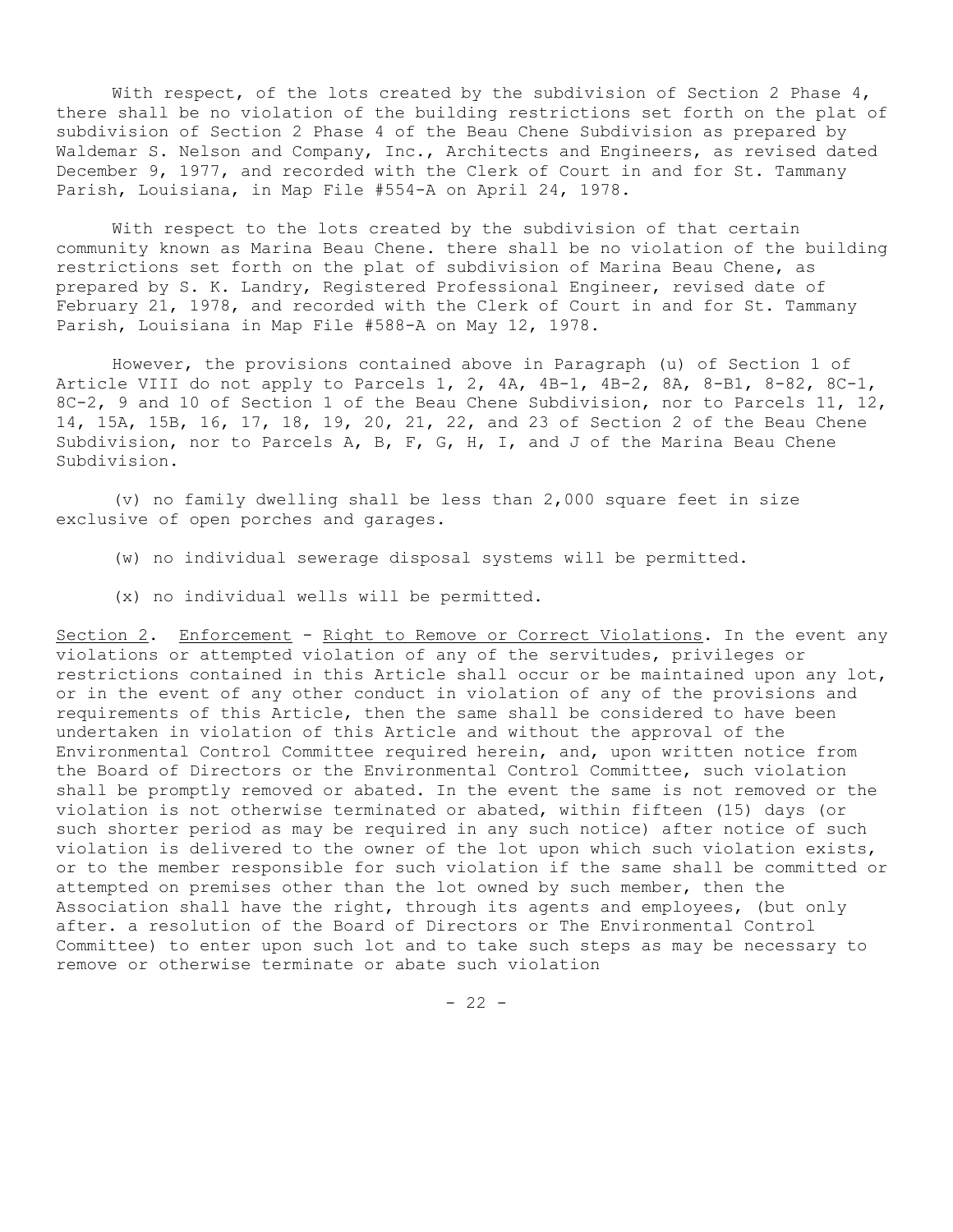and the cost thereof may be assessed against the lot upon which such violation occurred and, when so assessed, a statement for the amount thereof shall be rendered to the owner of said lot at which time the assessment shall become due and payable and a binding personal obligation of the owner of such lot, in all respects (and subject to the same limitations) as provided in Article V of this Act of Dedication. The Association shall have the further right, through its agents, employees or committees, to enter upon and inspect any lot at any reasonable time for the purpose of ascertaining whether any violation or the provisions of this Article or any of the other provisions or requirements of this Act of Dedication, exist on such lot; and neither the Association nor any such agent or employee shall be deemed to have committed a trespass or other wrongful act by reason of such entry or inspection.

#### ARTICLE IX.

Section 1. Residential Use. All dwellings shall be used for private residential purposes exclusively, except that a professional office may be maintained in a dwelling, provided that such maintenance and use is limited to the person actually residing in the dwelling and, provided further, that such maintenance and use is in strict conformity with the provisions of any relevant zoning law or ordinance.

Section 2. Context. As used herein, the term "professional office" shall mean rooms used for office purposes by a member of any recognized profession, including doctors, dentists, lawyers, architects and any other professional office approved by the Environmental Control Committee, but not including medical or dental clinics. Nothing contained in this Article, or elsewhere in this Act of Dedication shall be construed to prohibit the Developer from the use of any lot or dwelling for promotional or display purposes, or as "model houses" or the like.

Section 3. Parcels. The provisions of Sections 1 and 2 of Article do not apply to lots 40, 41, and 43, Parcels 1, 2, 4A, 4B-1, 4B-2, 8A, 8-B1, 8-82, 8C-1, 8C-2, 9, 10, 11, 12, 14, 15A, 158, 16, 17, 18, 19, 20, 21, 22, and 23 located within the Beau Chene Subdivision, nor to Parcels A, B, F, G, H, I, and J, located within the Marina Beau Chene Subdivision.

### ARTICLE X.

Section 1. Management Agent. The Association shall employ for the Association, a professional agent (the "Management Agent") at a rate of compensation to be established by the Board of Directors of the Association to perform such duties and services as the Board of Directors shall authorize in writing, including, without limitation:

(a) to establish (with the approval of the Board of Directors of the Association) and provide for the collection of

 $- 23 -$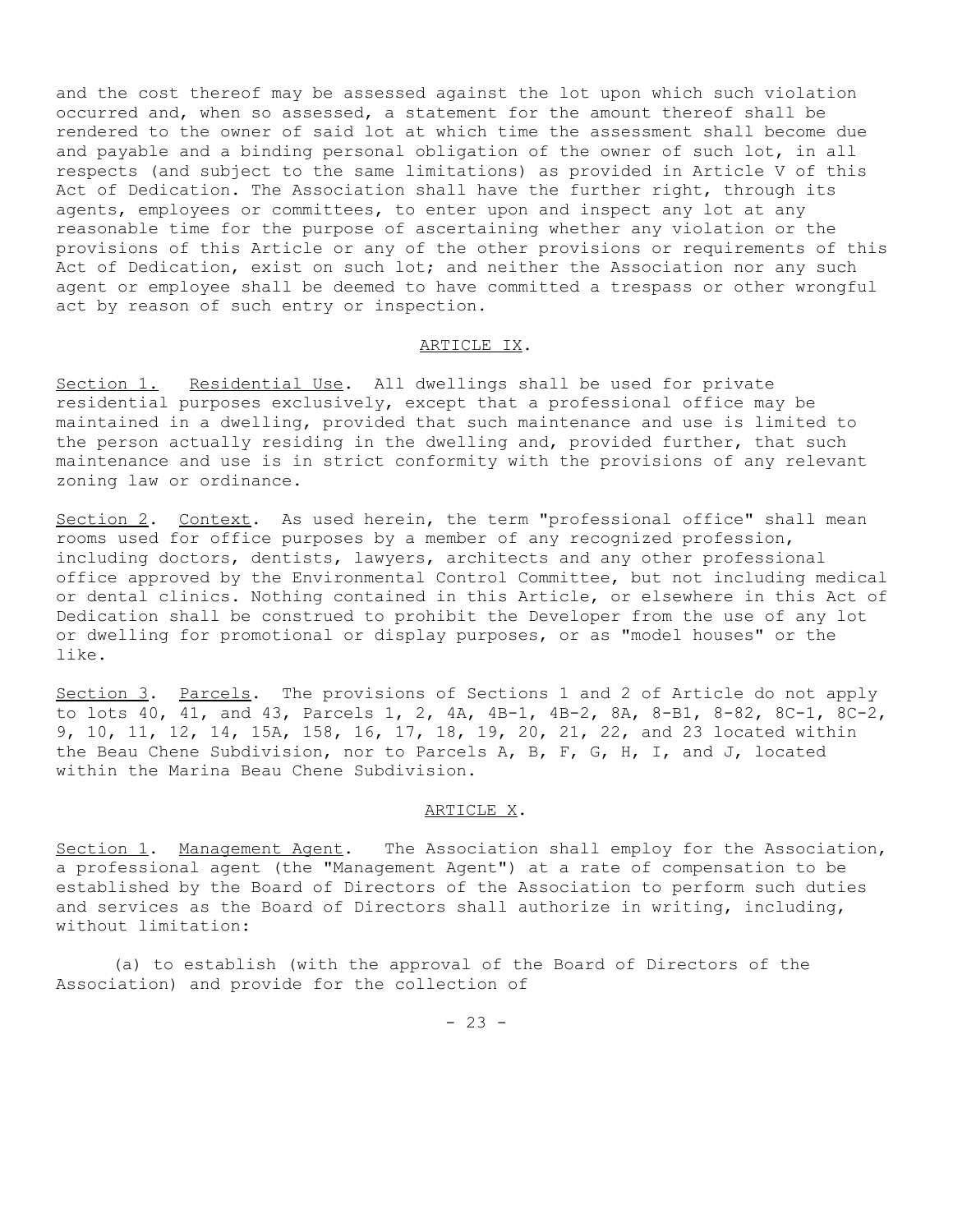the maintenance assessments and other assessments provided for in this Act of Dedication in a manner consistent with law and the provisions of this Act of Dedication; and

(b) to provide for the care, upkeep, maintenance and surveillance of the common areas and community facilities; and

(c) to designate, hire and/or dismiss such personnel as may be required for the good working order, maintenance and efficient operation of the common areas and community facilities; and

(d) to promulgate (with the approval of the Board of Directors of the Association) and enforce such rules and regulations and such restrictions or requirements, "house rules" or the like as may be deemed proper respecting the use of the common areas and community facilities; and

(e) to provide such other services (including accounting services) for the Association as may be consistent with law and the provisions of this Act of Dedication.

Section 2. Limitation of Liability. Neither the Association nor the Developer shal1 be liable for any failure of any services to be obtained by the Association or paid for out of the common expense funds, or for injury or damage to person or property caused by the elements or resulting from water which may leak or flow from any portion of the common areas and community facilities or from any wire, pipe, drain, conduit or the like. Neither the Association nor the Developer shall be liable to any member for loss or damage, by theft or otherwise, of articles which may be stored upon the common areas or community facilities. No diminution or abatement of assessments, as herein elsewhere provided for, shall be claimed or allowed for inconvenience or discomfort arising from the making of repairs or improvements to the common areas or community facilities or from any action taken by the Association or the Developer to comply with any law or ordinance or with the order or directive of any state, parish, municipal or other governmental authority.

# ARTICLE XI.

Section 1. Duration - Amendment. Except where permanent servitudes or other permanent rights or interests are herein created, the servitudes, privileges and restrictions of this Act of Dedication shall run with and bind the land, and shall inure to the benefit of and be enforceable by the Association, or the owner of any lot subject to this Act of Dedication, their respective legal representatives, heirs, successors and assigns, for a term of thirty (30) years from the date of recordation of this Act of Dedication, after which the said servitudes, privileges and restrictions shall be automatically extended for successive periods of ten (10) years each, unless an instrument signed by the then owners of a majority of the lots has been recorded, agreeing to change said servitudes, privileges and restrictions in whole or in part. The terms and provisions of this Act of Dedication, and any of the servitudes, privileges or restrictions herein con- may be modified in whole or in part, terminated or waived,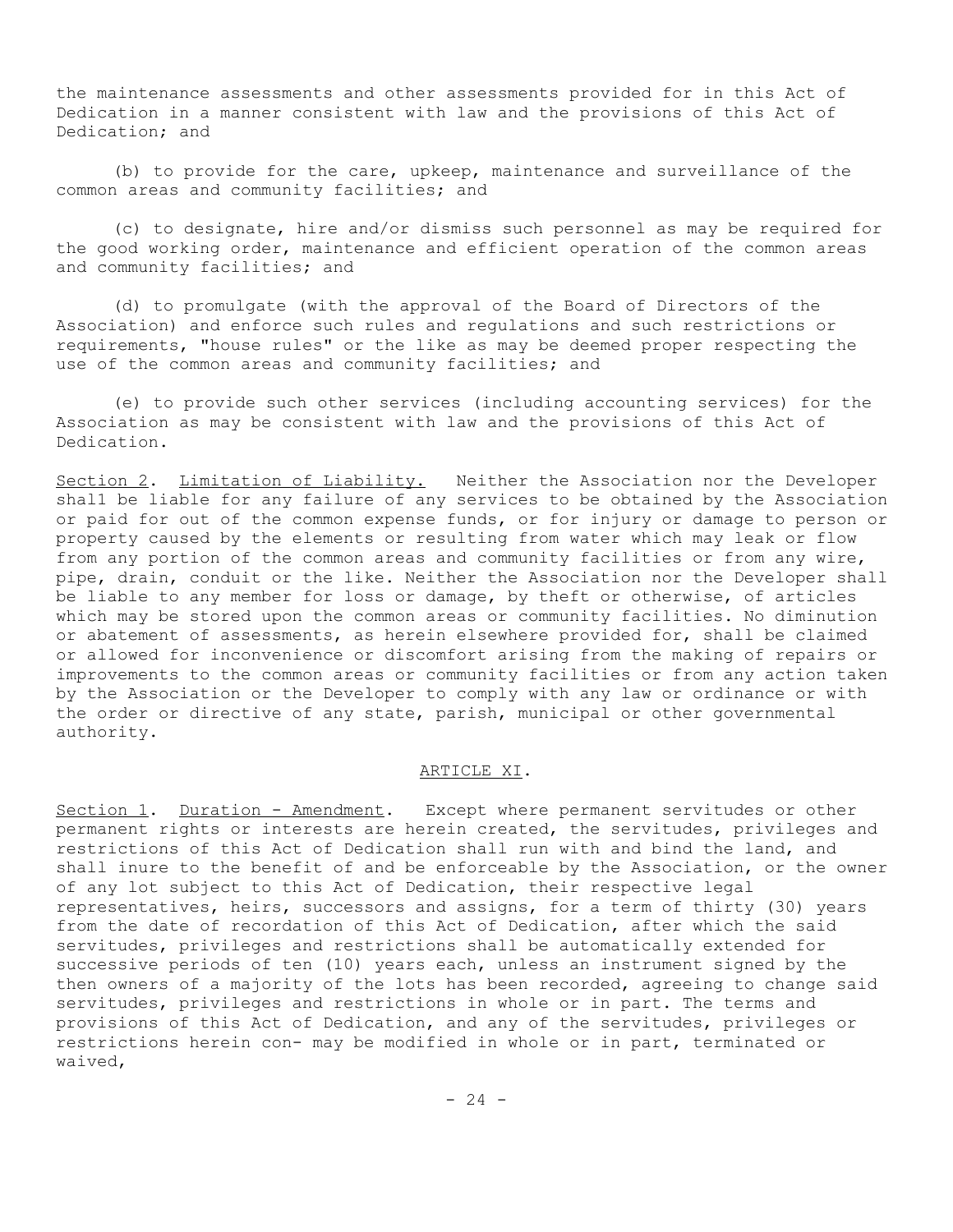prior to or subsequent to the expiration of the thirty (30) year period aforesaid, by a. Act of Modification, Termination or Waiver signed by the then owners of a majority of the lots and duly recorded with the Clerk of Court for Saint Tammany Parish, Louisiana.

Section 2. Construction and Enforcement. The provisions hereof shall be liberally construed to effectuate the purpose of creating a uniform plan for the development and operation of the community of "BEAU CHENE Enforcement of these servitudes, privileges and restrictions shall be by any legal proceeding against any person or persons violating or attempting to violate any servitude, privilege or restriction, either to restrain or enjoin violation or to recover damages, or both; and the failure or forbearance by the Association or the owner of any lot to enforce any servitude, privilege or restriction herein contained shall in no event be deemed a waiver of the right to do so thereafter.

The provisions hereof may be enforced, without limitation, by the Association, by any owner of any lot which becomes subject to the provisions hereof and/or by any other person, firm corporation or other legal entity who has any right to the use of any of the common areas or community facilities owned by the Association, including, again without limitation, any person, firm, corporation or other legal entity who has any right to the use of any of the streets or roadways owned by the Association.

There shall be and there is hereby created and declared to be a conclusive presumption that any violation or breach or any attempted violation or breach of any of the within servitudes, privileges or restrictions cannot be adequately remedied exclusively by recovery of damages.

Section 3. Incorporation by Reference on Resale. In the event any owner sells or otherwise transfers any lot, any act of sale or contract to sell purporting to effect such transfer shall contain a provision incorporating by reference the servitudes, privileges and restrictions set forth in this Act of Dedication.

Section 4. Notices. Any notice required to be sent to any member or owner under the provisions of this Act of Dedication shall be deemed to have been properly sent when mailed, by ordinary mail, postpaid, to the last known address of the person who appears as member or owner on the records of the Association at the time of such mailing.

Section 5. No Dedication to Public Use. Nothing herein contained shall be construed as a dedication to public use or as acceptance for maintenance of any common area or community facility by any public, state, parish, or municipal agency, authority, or utility and no public*,* state, parish or municipal agency, authority or utility shall have any responsibility or liability for the maintenance or operation of any said common areas or community facilities.

Section 6. Severability. Invalidation of any one of these servitudes, privileges or restrictions by judgment, decree or order shall in no way affect any other provisions hereof, each of which shall remain in full force and effect.